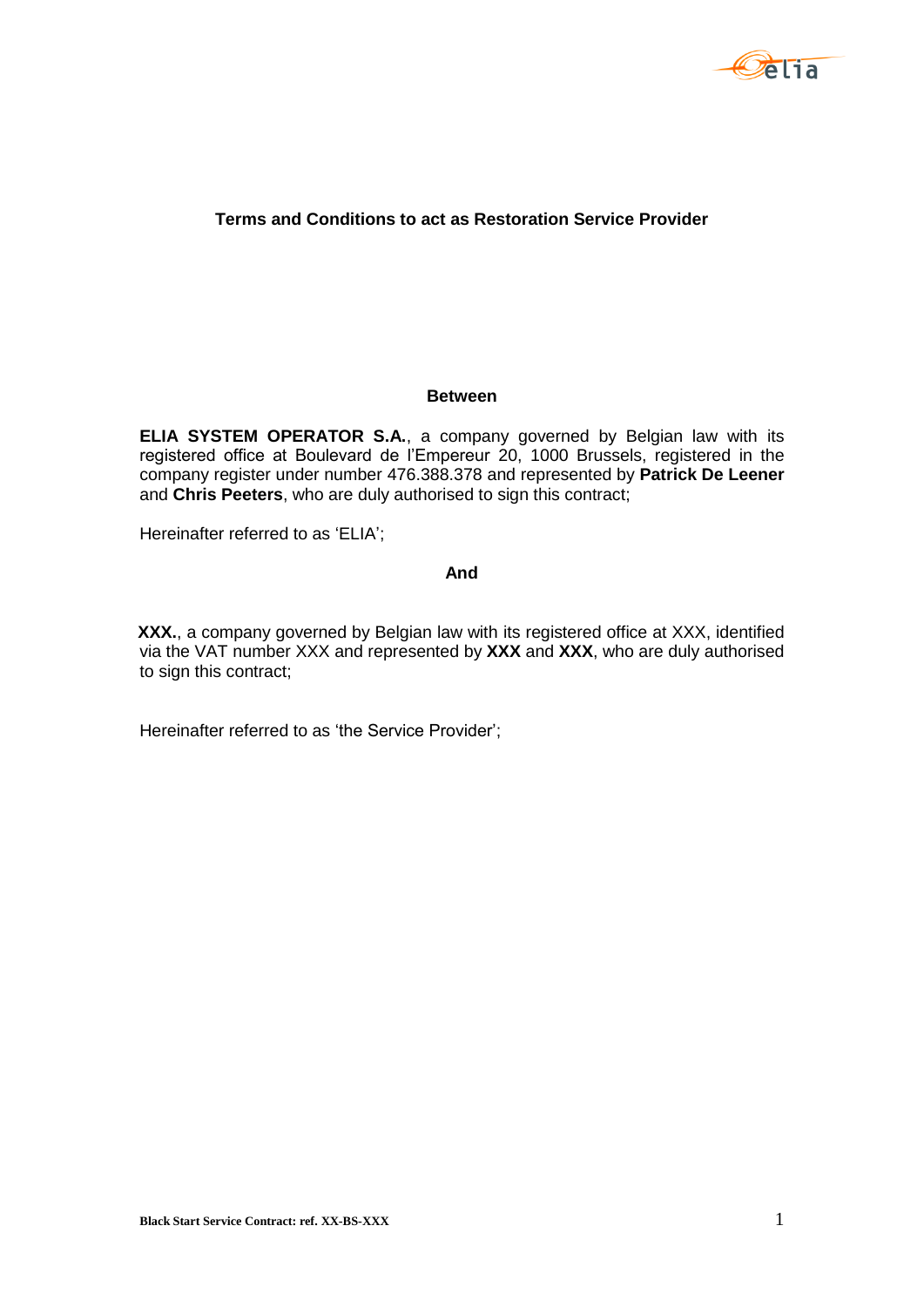

# **TABLE OF CONTENTS**

| 2 Conclusion Of Contract And Application Of The General Terms And Conditions 5 |  |
|--------------------------------------------------------------------------------|--|
|                                                                                |  |
| 4 Exchange Of Data Relating To The Performance Of The Contract 11              |  |
|                                                                                |  |
|                                                                                |  |
|                                                                                |  |
|                                                                                |  |
|                                                                                |  |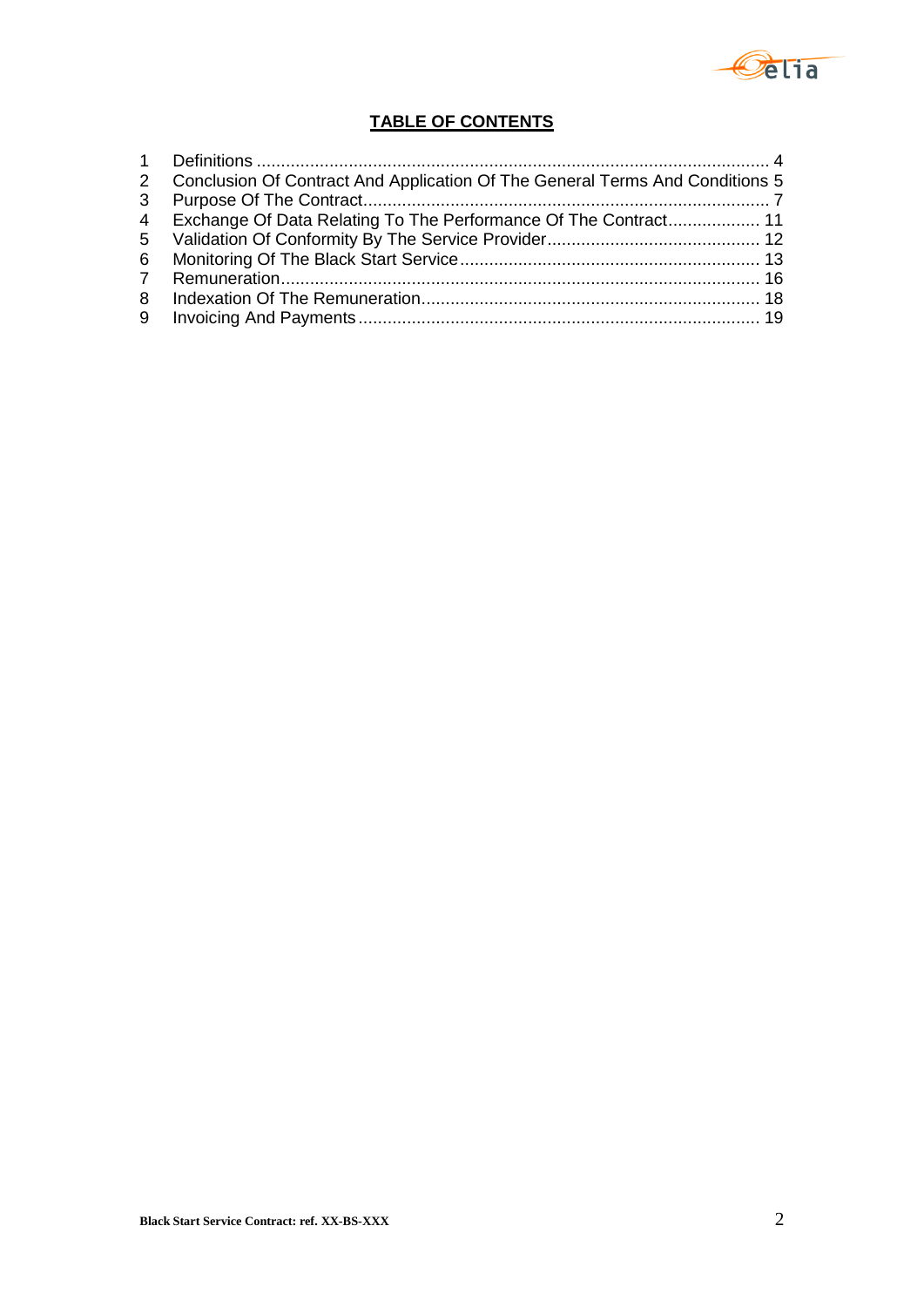

#### **WHEREAS:**

ELIA operates the transmission System over which it has an ownership right or, at least, a right of use (hereinafter referred to as the 'transmission System');

Elia has been designated transmission System operator in accordance with the law of 29 April 1999 liberalising the electricity market and oversees the safety, reliability and efficiency of the transmission System;

Within this context, Elia must also oversee the provision of the necessary ancillary services and, particularly, the Black Start service, in accordance with the Federal Grid Code as defined by article 11 of the Electricity law<sup>1</sup>, the European network code on requirements for grid connection of generators and the European network code on electricity emergency and restoration;

The Service Provider must have signed a CIPU contract. The Service Provider shall have at its disposal the requisite Generating Units, which are listed in Annex 1 and are covered by a CIPU contract, needed to make available to ELIA the means required to restart the transmission System following a grid blackout in accordance with the requirements for the delivery of the black start service as described in the Federal Grid Code and, thus, the means required to provide the Black Start service;

This Contract defines the mutual rights and obligations of ELIA and the Service Provider relating to the Black Start Service;

<u>.</u>

 $1$  Law of 29 April 1999 concerning the organization of the electricity market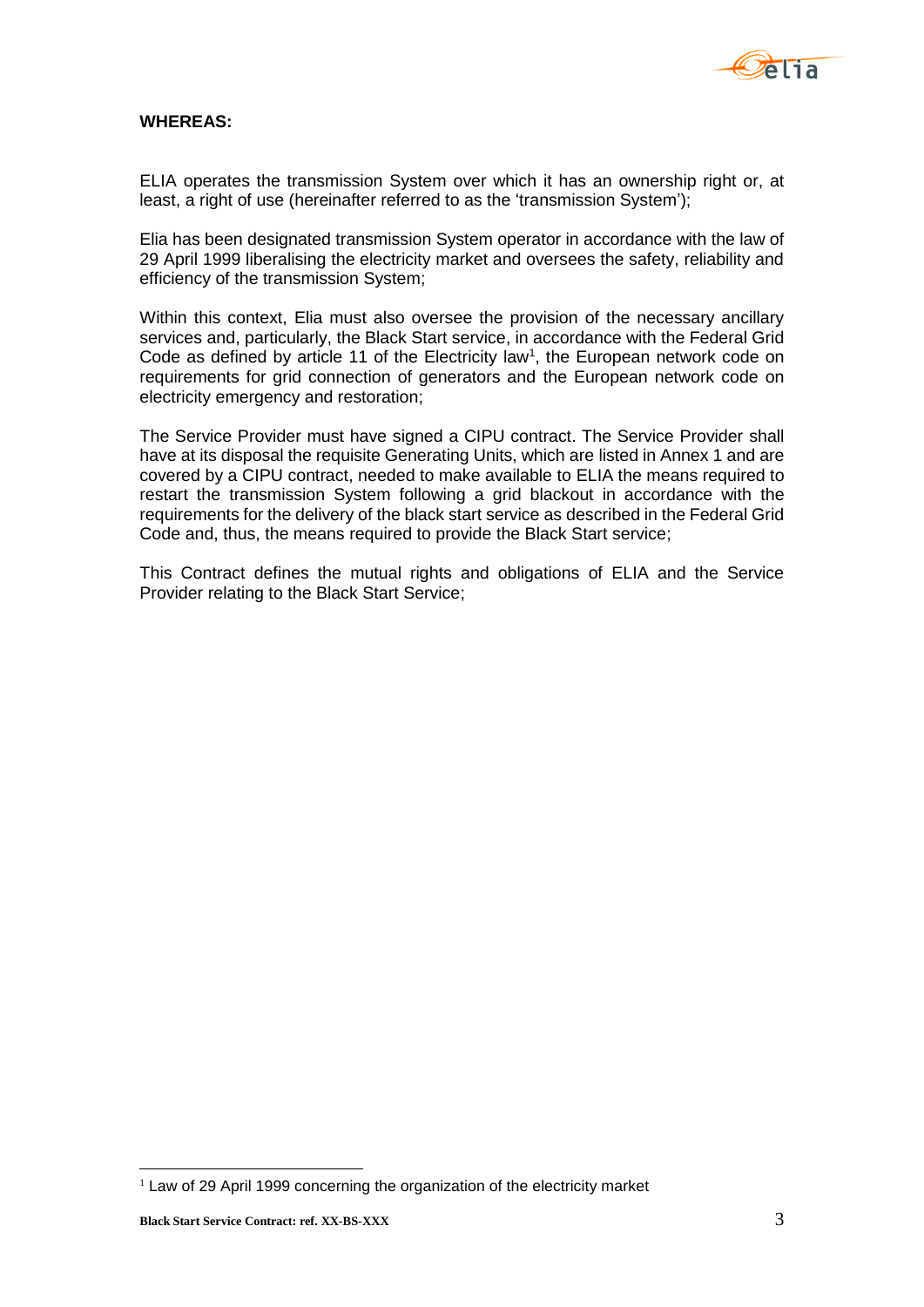

#### **THE FOLLOWING IS HEREBY AGREED:**

#### <span id="page-3-0"></span>**1 DEFINITIONS**

**Blackout** A disruption causing the full or partial power loss of the transmission System; **CIPU** Coordination of the Injection of Production Units Contract; **Contract** This Black Start contract; **General Terms and Conditions** The general terms and conditions governing the auxiliary services contracts that apply at the time the Contract is signed; **Islanding** Independent operation of part or all of an electricity grid disconnected from the interconnected grid, within which at least one generating unit supplies electricity to this grid and controls the frequency and voltage; **Blackout procedure** List of actions to be completed by the operator of a generating unit and which are designed to secure the generating unit following a blackout; **Black Start procedure** List of actions to be completed by the operator of a generating unit in order to perform the Black Start service; **Black Start Service** the service designed to restore power and energy supply to the transmission System following a Blackout, and which is performed by one or more generating units equipped with specific auxiliary energy sources and which are part of a Black Start Generating Site, even if all the generating units were shut down or tripped as a result of the Blackout. This service is provided without the need for a source of electricity from outside the Black Start Generating Site; **Black Start Generating Site** Hereinafter referred to as the 'Generating Site': electricity generating facility, comprising one or more generating units connected to the same connection point on the transmission System and capable of providing the Black Start Service; **Start-up time** Time elapsed between the moment Elia requests that the Service Provider activates a Generating Site until the time when that Generating Site has restored power to the busbar of Elia's substation and is ready to accept load.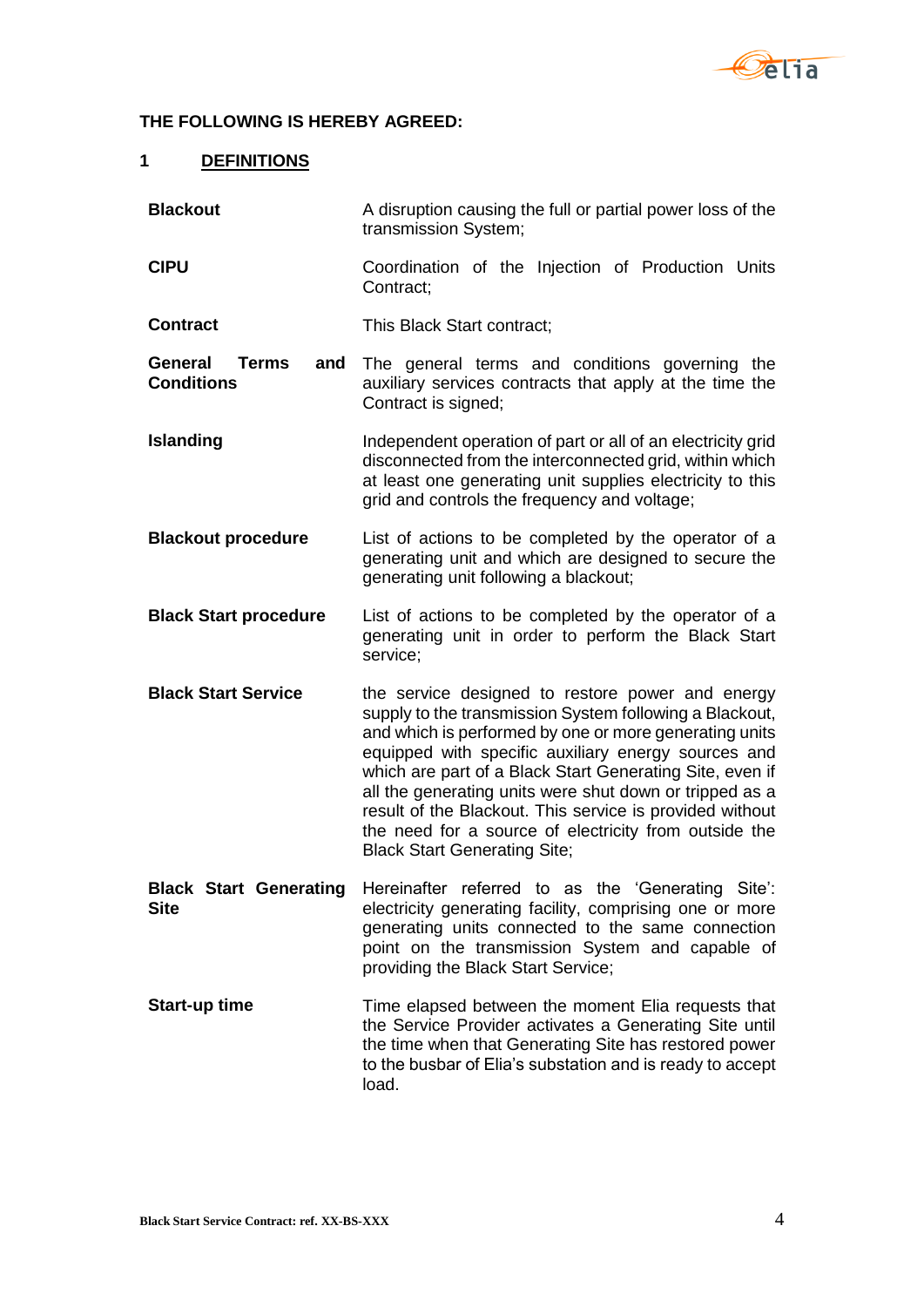

#### <span id="page-4-0"></span>**2 CONCLUSION OF CONTRACT AND APPLICATION OF THE GENERAL TERMS AND CONDITIONS**

Pursuant to this Contract, the Service Provider agrees to provide Elia with the Black Start Service **from [start date] up until and including [end date]**.

The entry into force and validity of this Contract shall be predicated upon prior signature by the Service Provider and Elia of the Coordination of the Injection of Production Units Contract, (hereinafter referred to as 'CIPU contract').

Performance of this Contract shall be subject to the General Terms and Conditions.

The clauses of the Contract shall be supplemented by the General Terms and Conditions. In the event of a problem regarding interpretation or a contradiction between the provisions of the following documents, the documents shall take precedence in the following order:

1. This Contract, except for the General Terms and Conditions

2. The CIPU Contract, except for the General Implementing Terms and Conditions in the CIPU contract

3. The General Terms and Conditions.

The Service Provider declares that it has received a copy of the General Terms and Conditions and agrees to them. The Service Provider thus waives application of its own general, special or other terms and conditions, regardless of when and how they were transmitted.

If a temporary or definitive closure of the Generating Site is announced, as provided in Article 4bis of the Electricity Law, the present Contract ends on the  $30<sup>th</sup>$  of September of the year following the announce.

If the Black-Start Generating Site also participates to the Strategic Reserve, the present Contract ends on the last day of the Strategic Reserve Contract.

Should the contract be assigned to another market stakeholder, the Service Provider shall make its best effort to ensure that the assignee of the relevant Generating Site(s) takes on the Service Provider's obligations relating to participation in the Black Start Service linked to this/these Generating Site(s) under the same terms and conditions as those established in this Contract.

The target geographical distribution of the black start services in Belgium is as follows:

- Elia contracts one Generating Site able to provide the Black Start Service in each of five zones (1 380kV zone and 4 regional zones);
- The regional zones defined for the Black Start Service correspond to the aggregation of zones defined in the CIPU contract as described below:
	- $\circ$  North-West = Langerbrugge East, Langerbrugge West and Ruien
	- $\circ$  North-East = Merksem and Stalen
	- o South-West = Hainaut East, Hainaut West and Schaerbeek/Brussels
	- $\circ$  South-East = Liège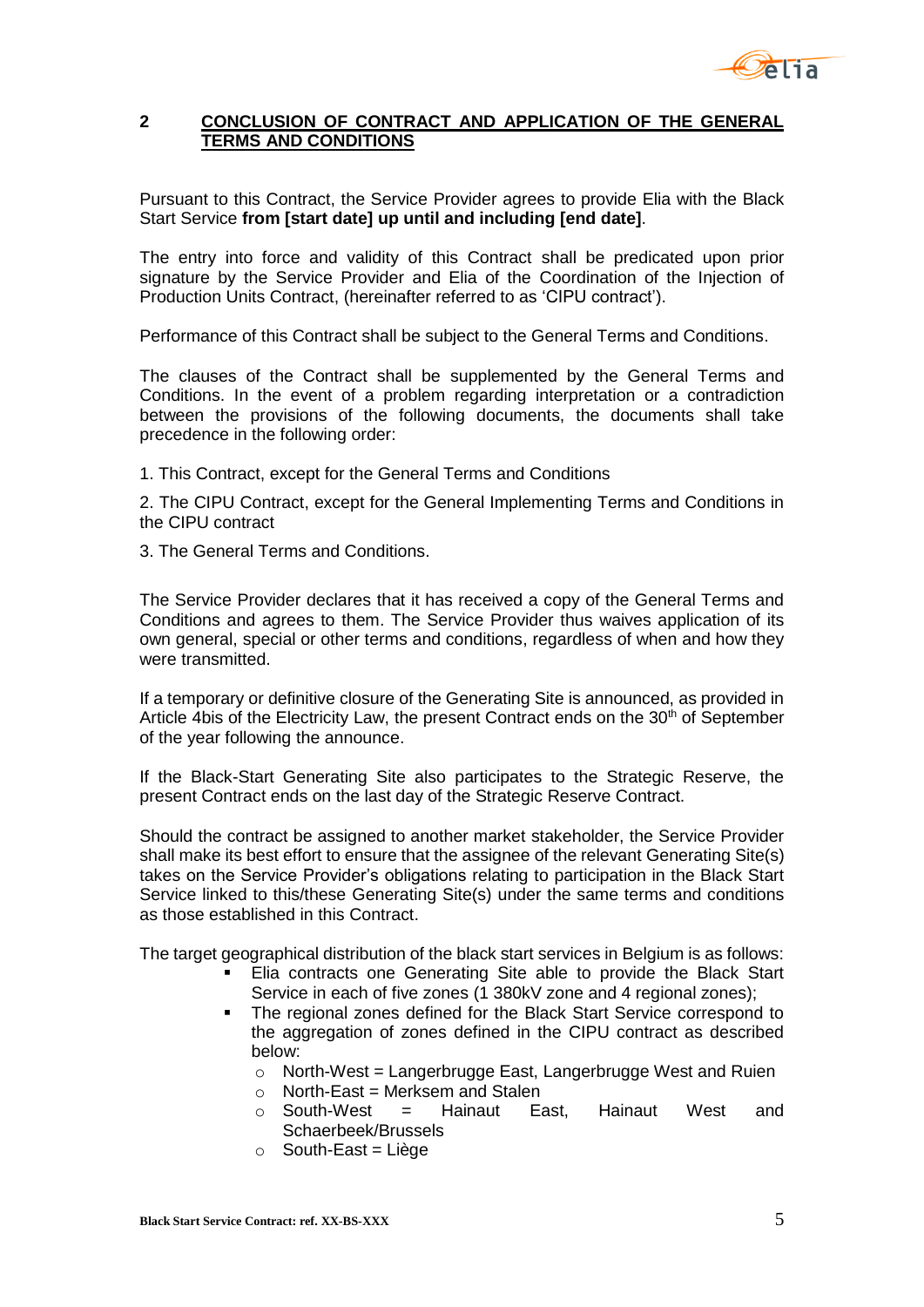

- The 380kV zone is supplied by a Black Start Generating Site connected to the 380kV network as stated in its connection contract.
- **If Elia cannot contract a Generating Site for one of those 4 regional** zones, Elia can consider the possibility of not contracting a Generating Site supplying Black-Start Service in the concerned zone only under the following condition: a reconstruction plan adapted to this zone can be established by either a 380 kV power supply or an additional Black-Start Generating Site contracted in an adjacent zone (meaning 2 Generating sites located in the same zone would be contracted by Elia).
- At most 2 Generating Sites can be contracted by Elia in a same electrical zone because technical and operational limitations are introduced for the dispatching in their network reconstruction procedures.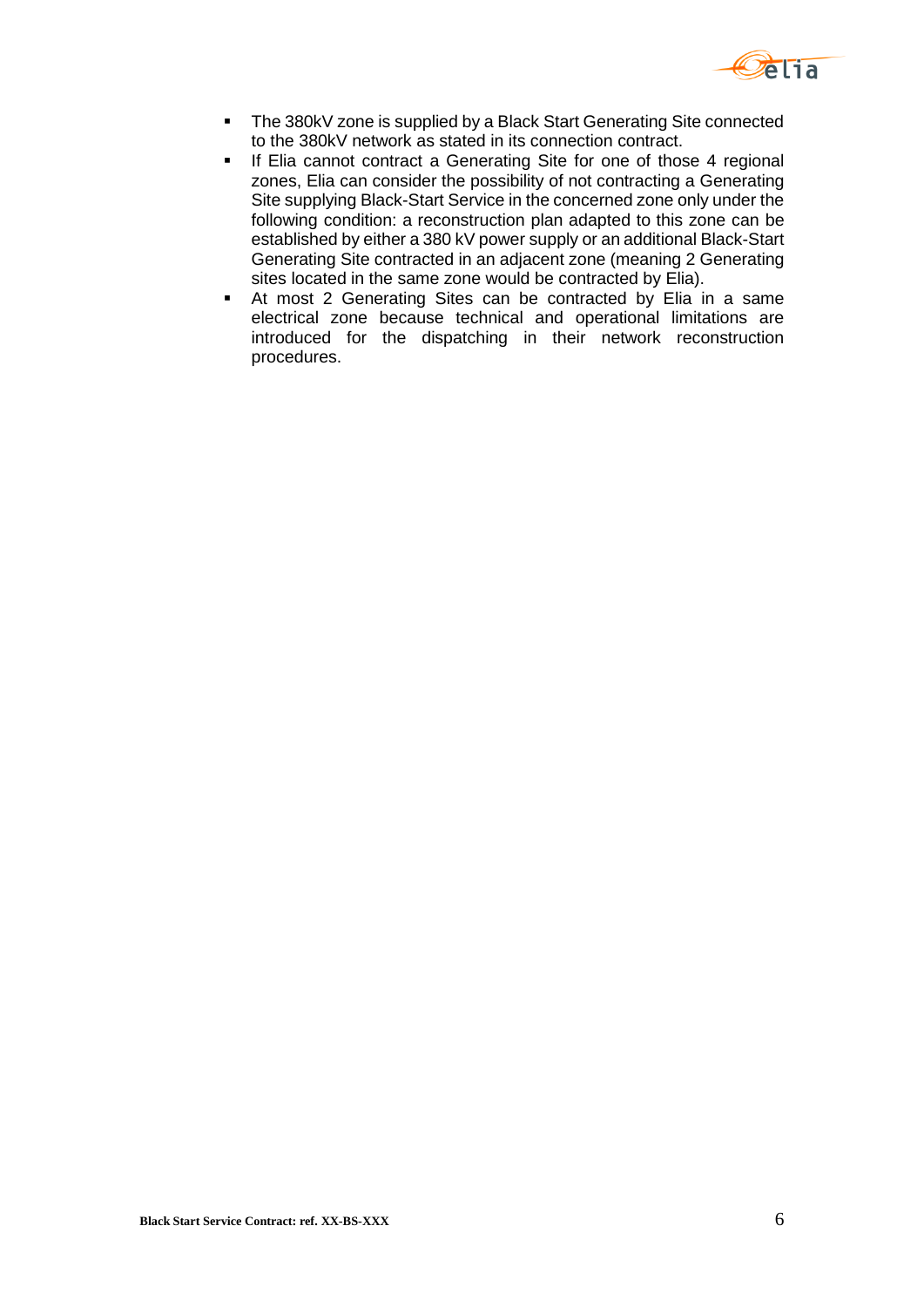

#### <span id="page-6-0"></span>**3 PURPOSE OF THE CONTRACT**

- 3.1 The Contract shall govern the contractual rights and obligations of the Parties relating to the provision of the Black Start Service. The goal of this service is to restore the transmission System following a Blackout.
- 3.2 If several generating units and/or items of equipment located on the Generating Site and connected to the same connection point are needed in order to meet the obligations described below, they should be able to work together in such a way that they operate in a similar way to a single generating unit on the HV grid.

Moreover, these generating units at the same Generating Site must distribute their contribution in such a way as to maximise the dynamic stability margin.

- 3.3 The Service Provider shall supply Elia with Generating Sites that meet the following conditions:
	- 1) Able to restore sufficiently stable power to sections of the transmission system, provide power to the auxiliary equipment at other generating sites and also accept loads
	- 2) Equipped with an automatic system whereby each of the units at the Generating Site guarantees a stable and coordinated contribution to the service.
	- 3) Respect the specifications for regulating units and reactive power production in the Federal Grid Code for each of the site's generating units
	- 4) Capable of absorbing at least 30 Mvar at the connection point and able to handle the connection of elements of the grid that generate up to 30 Mvar under steady state operating conditions
	- 5) Capable of instantly accepting an offtake of at least 10 MW (with a cos phi  $\geq 0.8$  inductive) and with a maximum active power volume (with a cos phi  $\geq 0.8$  inductive), as stipulated in Annex 4 to this Contract:
		- o without the frequency of the island deviating from the 49-52 Hz range, even temporarily;
		- o without the voltage at the connection point being lower than the shaded operating range below, even temporarily;
		- o able to cover the temporary currents and voltages at the connection point arising from the restoration of power to the elements mentioned above.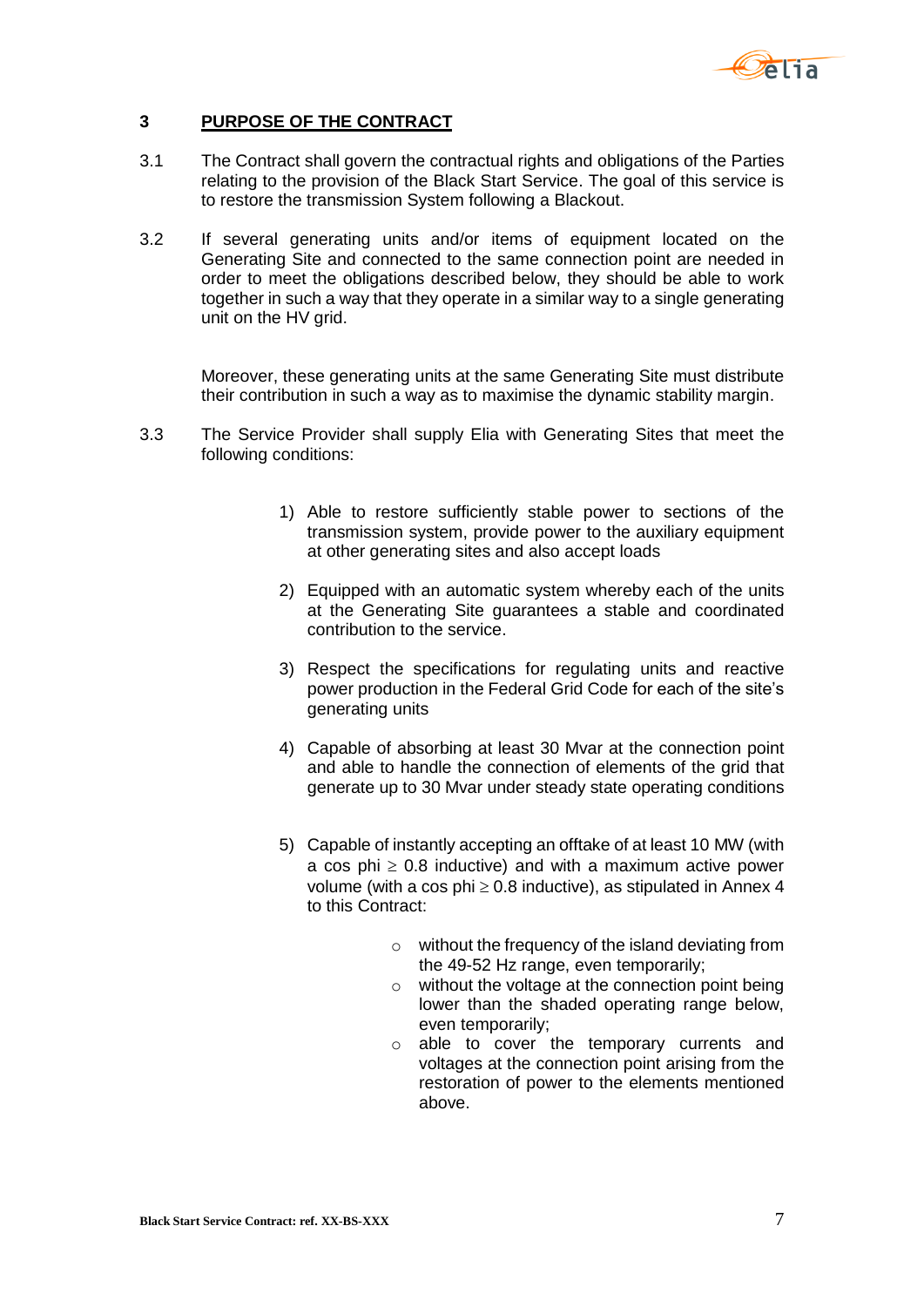



- 6) Able to provide the Black Start Service at least three times consecutively in order to cover a potential collapse of the island during the grid restoration phase or the start-up of the Generating Site.
- 7) Equipped with a speed regulator that can control the frequency for each of the generating units within the Generating Site:
	- o With a static error of less than 10 mHz. It must be possible for the normal power control and this frequency control to be used without there being an insensitive zone in respect of the frequency measured. It must be possible for the frequency set-point under steady state operating conditions to be controlled within the aforementioned range.
	- o Based on a droop, the adjusting slope of which can be set at between 2 and 12 % and the dead band of which can be set at between 10 to 200 mHz
- 8) Able to shift to operational mode using one or other of the speed regulator operating modes, as defined above.
- 9) Equipped with a synchroscope, the operation of which it must be possible to bypass during paralleling.
- 10) Equipped with a single interface with Elia so that the presence of one or more generating units at the Generating Site is clear to Elia.
- 3.4 Between the time when ELIA requests the start-up of a Generating Site and the time when the installation is available to accept load, the Start-up Time must be equal to or less than (as stipulated in Annex 4 of the contract) :
	- o 1.5 hours for a Generating Site that was operating at the time of the Blackout;
	- o 3 hours for a Generating Site that was in shutdown mode at that time.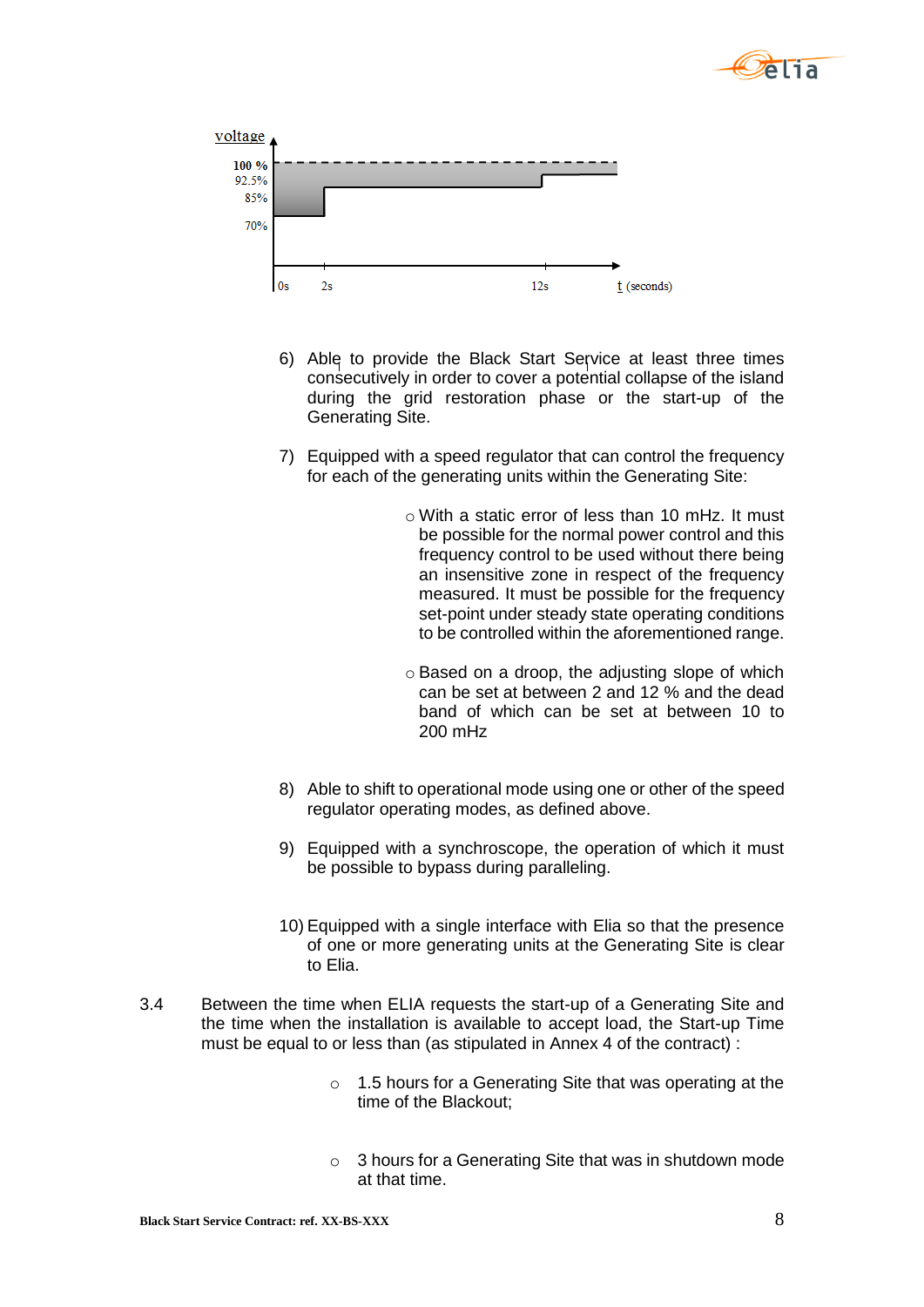

Once the voltage has been restored (on the high voltage side of the step-up transformer), the Generating Site must be in a position to operate for at least 24 hours whilst being subject to offtake fluctuations, as defined above (fluctuations of at least 10 MW, up to a maximum stipulated in Annex 4 of this Contract).

- 3.5 Elia shall stipulate the start-up procedures for the Generating Sites after consulting with the Service Provider. These procedures are part of the restoration code as defined in article 23 of the European network code on electricity emergency and restoration.
- 3.6 By way of exemption from Article 3.3, the Service Provider shall not be obliged to ensure that the Generating Sites remain available during maintenance work in the event of unforeseen incidents or events causing the outage of the Generating Site, about which the Service Provider shall notify ELIA immediately. In such cases, a price reduction (reimbursement of the remuneration), as defined in Article [7.2,](#page-15-1) shall be applied. The Service Provider shall only plan the outage of one out of three Generating Sites (figure rounded up to the next unit) at any one time.

Moreover, Elia shall be entitled to postpone the planned outage of a Generating Site in order to prevent an excessive share of its Generating Sites being unavailable at the same time.

3.7 The Generating Site is considered as available to supply Black-Start Service according to the following rule:

> The outage of a generating unit at a Generating Site shall be defined on the basis of 'PU' and 'FO' statuses on day D-1, as specified within the framework of the CIPU Contract, and taking into account specifications regarding the minimal configuration (i.e. number of generating units available) for the considered Generating Site to provide Black-Start Service as described in the reconstruction scenario drawn by ELIA and specified in Annex 1.

On day D, the Service Provider shall pay for a full day of outage when the outage is observed before 2 p.m. (Forced Outage) regardless of the duration of the outage.

A full day of outage is also counted for the purposes of such a reduction if operation of the generating unit is restored after 2 p.m. providing it was affected by an outage before 2 p.m.

If the CIPU procedures no longer apply to the generating units at the Generating Site (e.g. during the summer period if the Generating Site is part of the Strategic Reserve), Elia shall determine, together with the Service Provider, an alternative method that allows for this information to be recovered in a manner that is similar to that described in the CIPU procedures.

Elia shall assess the annual availability of the generating units at the Generating Site for each year of this contract based on the definition of an outage stipulated in Article 3.7. The applicable penalty system is described in Article 7.2.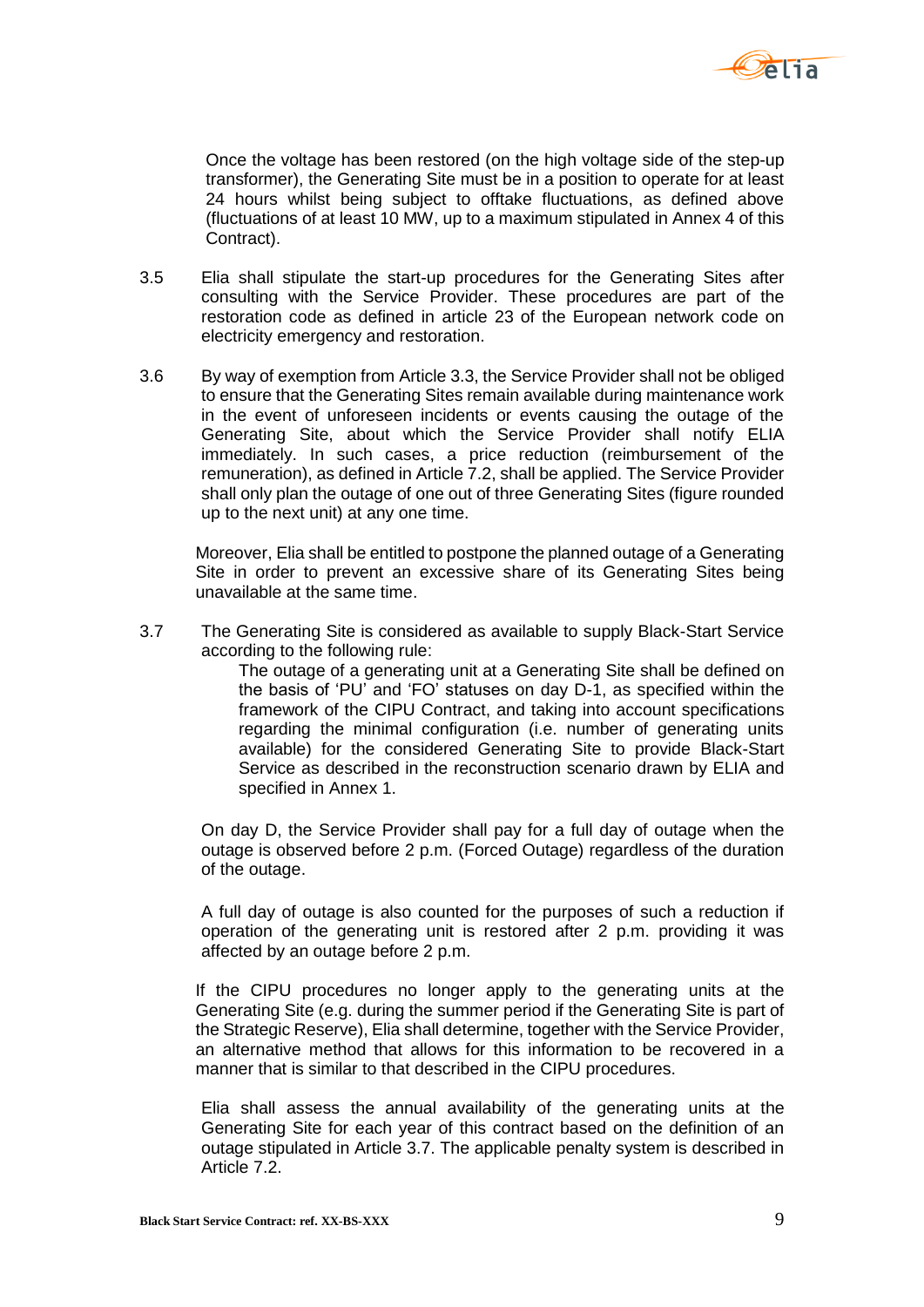

- 3.8 The Service Provider shall guarantee Elia a minimum energy level:
	- **F** if the Generating Site requires the use of gas, a guarantee of the absence or non-existence of a clause governing gas supply interruptions during a Black Start (Molecule + transmission) in the contract with the Service Provider;
	- **F** if the Generating Site requires the use of water, a minimum energy volume of 500 MWh shall be guaranteed by the Service Provider at all times during the term of this Contract, providing the Generating Site is available (based on the definition of an outage stipulated in Article 3.7). In case of non-respect of this minimum energy volume, a penalty will be applied as foreseen in Article 7.2 ;
	- for all other types of fuel, a stock of fuel in situ that is sufficient to enable the Generating Site to operate for three days at full power.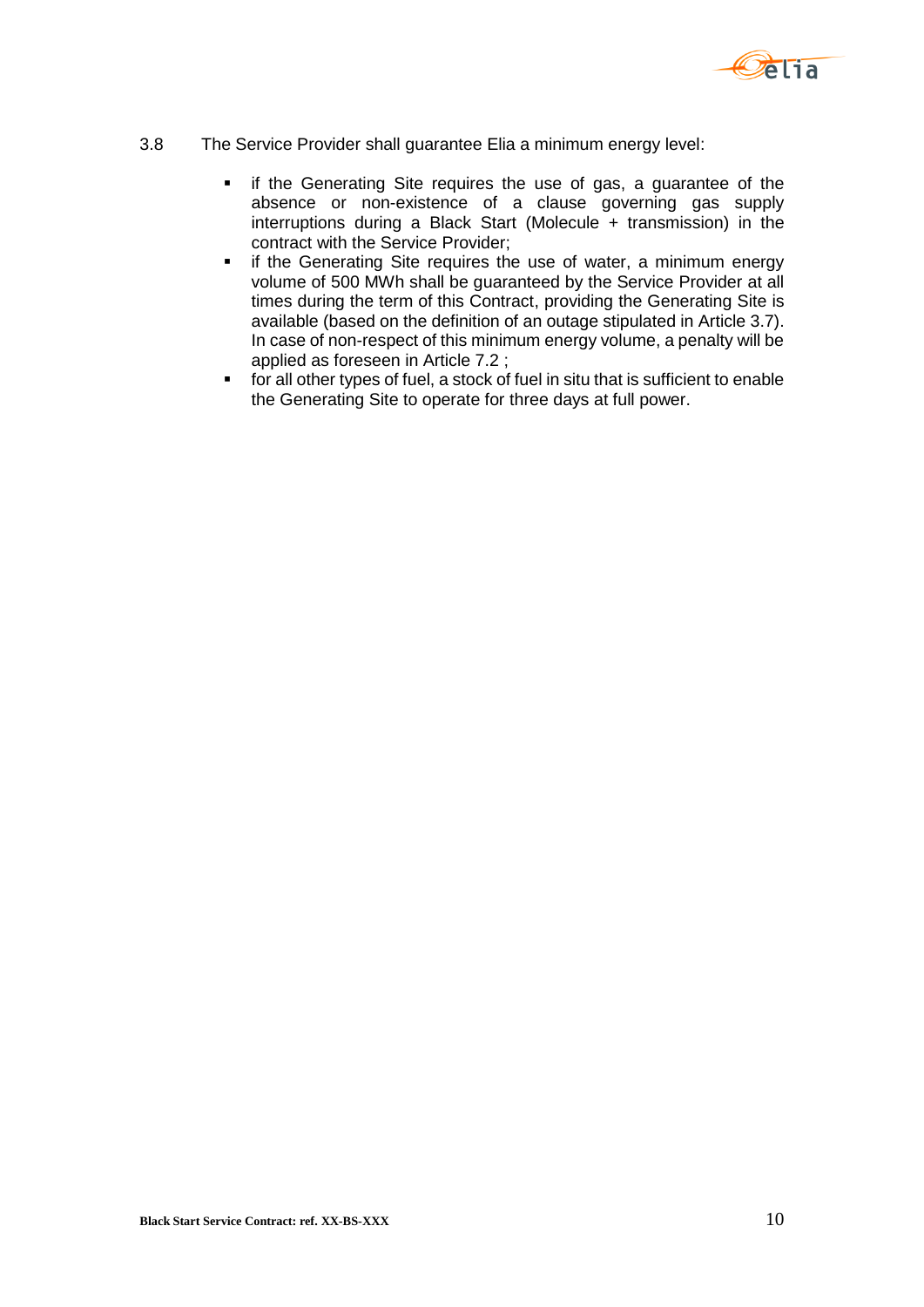

#### <span id="page-10-0"></span>**4 EXCHANGE OF DATA RELATING TO THE PERFORMANCE OF THE CONTRACT**

4.1 The exchange of data between the Parties relating to the performance of the Contract shall take place via real-time communication or via offline communication, as described below.

#### *Real-time communication*

- 4.2 Real-time communication shall take the form of electronic messaging in accordance with the specifications established by ELIA.
- 4.3 The Service Provider shall inform Elia in real time of all outages of the Generating Sites, as described in the CIPU contract. The Service Provider shall also notify ELIA in real time of the end of the outage period.
- 4.4 ELIA must be able to contact the Service Provider at all times in order to request the start-up of a Generating Site. This requires a voice-based communication channel (point to point) with a standalone capacity of at least 24 hours (without the need for an external energy source), which must be operational in the event of a Blackout, providing a link between the control room of each Generating Site and ELIA's dispatching centre (a regional dispatching centre for voltage levels below 380 kV and the national dispatching centre for the voltage level 380 kV).
- 4.5 In the event of a Blackout, ELIA shall notify the Service Provider if it plans to make use of the Service Provider's Generating Site(s). In such cases, ELIA shall pass on its instructions to the Service Provider. ELIA shall guide the restoration instructions.
- 4.6 The Parties agree that real-time telephone communications shall be recorded at the dispatching centres of the Service Provider and/or ELIA provided that the Parties deem this to be of use to each of them. The Parties accept the need for this communication to be recovered (recorded) and the principle underpinning it. As regards probative value, the Parties acknowledge that the recordings of this communication/these communications shall be admissible as proof in the event of a dispute settlement relating to this Contract. Both Parties shall notify their respective staff about the existence and/or possibility of recordings as well as about the existence and/or possibility of recordings by the other Party.

#### *Offline communications*

- 4.7 Any offline communications shall be made or confirmed via electronic messaging. The same shall apply to all data exchanged using the formats and software stipulated by ELIA.
- 4.8 The Service Provider shall notify ELIA about scheduled outages of the Generating Sites within the framework of the CIPU contract.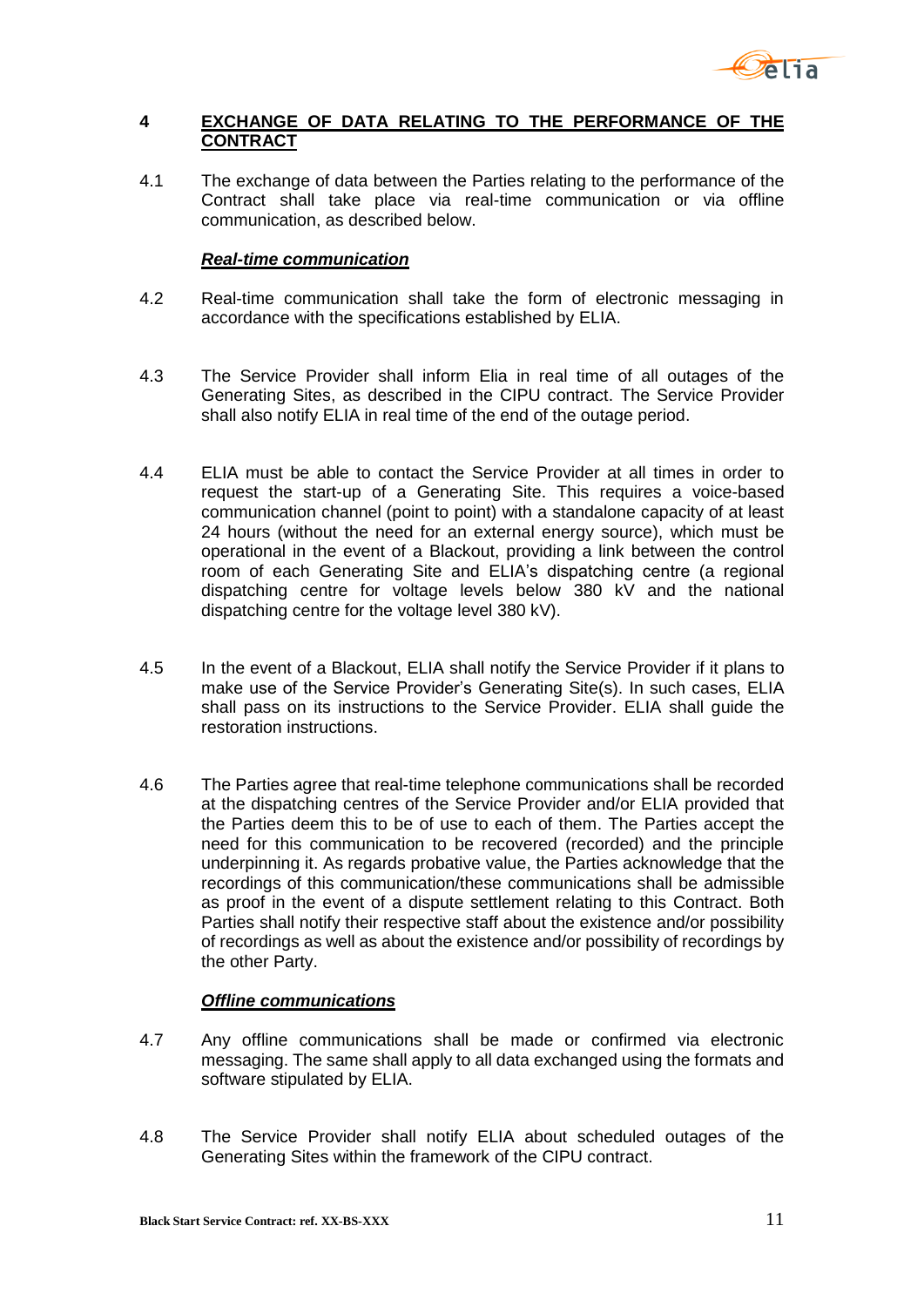

#### *Points of contact*

4.9 The data relating to the performance of the Contract shall be sent to the Parties' respective points of contact as indicated in Annex 2.

#### <span id="page-11-0"></span>**5 VALIDATION OF CONFORMITY BY THE SERVICE PROVIDER**

- 5.1 For each of its Generating Sites, the Service Provider shall provide a detailed description of behaviour under steady state and transitional operating conditions. This description shall include at least the information contained in the technical questionnaire completed during the procurement procedure for this ancillary service and shall be kept up-to-date by the Service Provider at its own initiative. Elia shall be entitled to require the Service Provider to provide the latest up-to-date version at all times during the term of this Contract.
- 5.2 The Service Provider shall conduct simulations prior to entry into force of this Contract. These simulations shall be used to validate the compliance of each of the generating units within its Generating Sites with the Federal Grid Code (Compliance with the Federal Grid Code: Stability Study) and the European network code on electricity emergency and restoration as well as the compliance of each of the Generating Sites with the requirements stipulated in Section 3 of this Contract. The Service Provider shall submit to Elia a report containing the results and conclusions of the simulations conducted.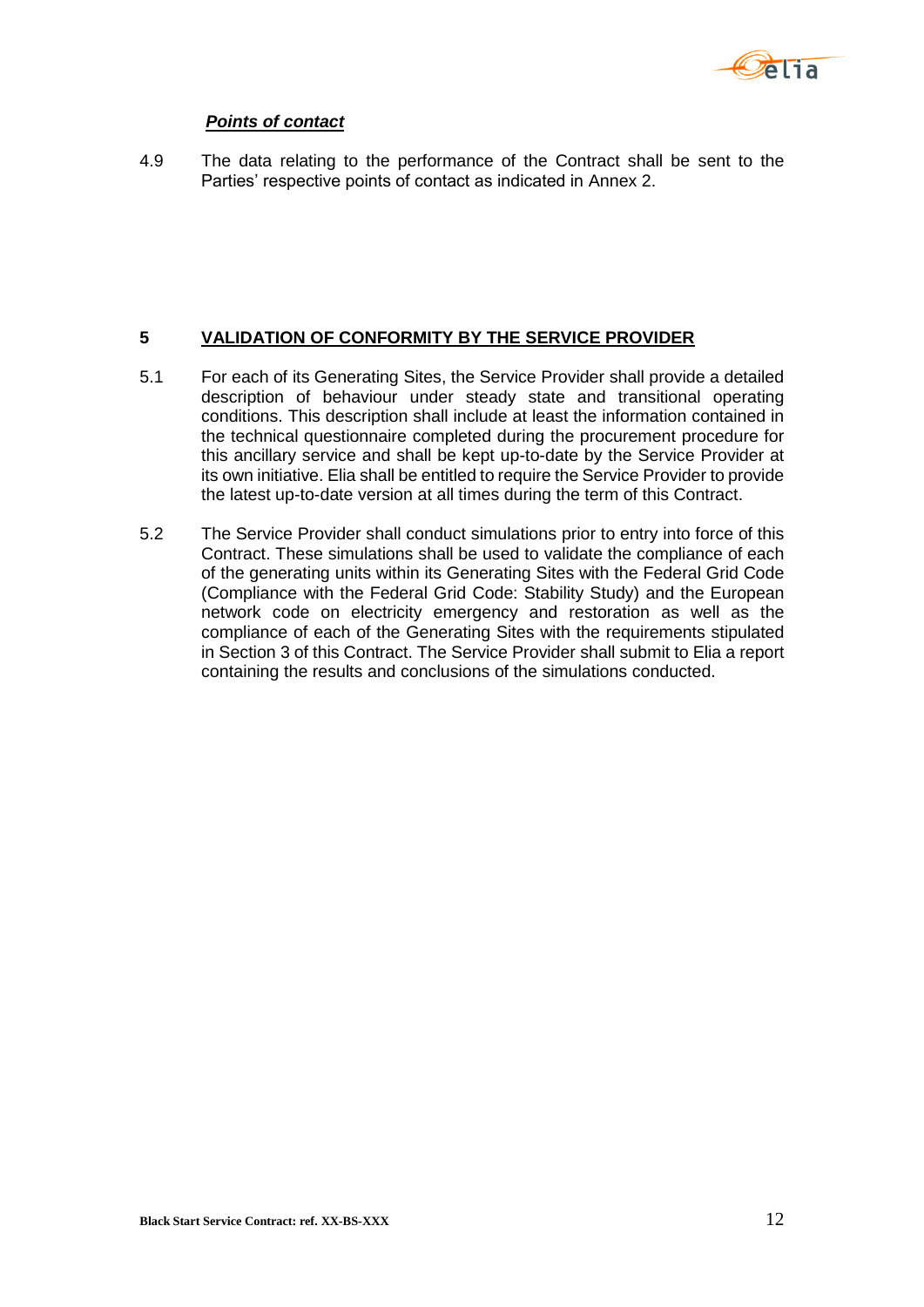

### <span id="page-12-0"></span>**6 MONITORING OF THE BLACK START SERVICE**

- <span id="page-12-1"></span>6.1 ELIA shall be entitled to check the efficiency and operation of the Generating Sites using simulations and/or trials determined by ELIA after consulting with the Service Provider. The period of testing and trials to be conducted shall be decided by mutual agreement between the Parties. If the Parties fail to reach an agreement regarding the trials and/or the testing period within 30 calendar days of the start of consultations, Elia shall impose this unilaterally unless the Service Provider can prove that this would seriously damage it and that other, equally effective trials and testing periods are feasible.
- <span id="page-12-2"></span>6.2 Without prejudice to Article [6.1,](#page-12-1) and in order to check that the Generating Sites supplied are actually capable of taking part in the Black Start Service, the Parties intend to test each Generating Site at least once during the term of this Contract.

Each successful test, with the exception of the tests conducted under the circumstances stipulated in Articles 6.11 and [7.6,](#page-16-0) shall be remunerated in accordance with Article [7.8.](#page-16-1) The test to be performed shall be chosen by ELIA from among the tests described in Article 6.4.

6.3 Without prejudice to Articles 6.1 and 6.2, and in order to check that the Generating Sites supplied are actually capable of providing the Black Start Service, Elia shall be entitled to conduct a test selected from among those described below without prior warning or consultation with the Service Provider.

This type of unscheduled test may only be conducted by Elia if the Generating Site is available (based on the definition of outage set out in Article 3.7), its generation programme is at zero (based on the CIPU nominations sent by the Service Provider) and it is not participating in the supply of other reserves at the time. Elia shall be entitled to conduct this type of test at least once for each Generating Site over the term of this Contract.

This type of test shall be remunerated in accordance with the rules established in Article 7.6.

- 6.4 Elia shall select a test to be performed from among the following tests:
	- o Black Start inspection test: the Black Start inspection test comprises an inspection of the Service Provider's installations and submission to ELIA's representatives of the 'Blackout' and 'Black Start' procedures by the operators who are usually on duty at that time. The operators then explain these procedures. The ancillary 'Black Start' facilities that do not affect the Generating Site are started up in order to demonstrate that they are operating smoothly (auxiliary diesel generators, compressors, auxiliary boilers, etc.)
	- o Test 1: the auxiliary facilities at the Generating Site are powered by an independent power source, such as a diesel engine,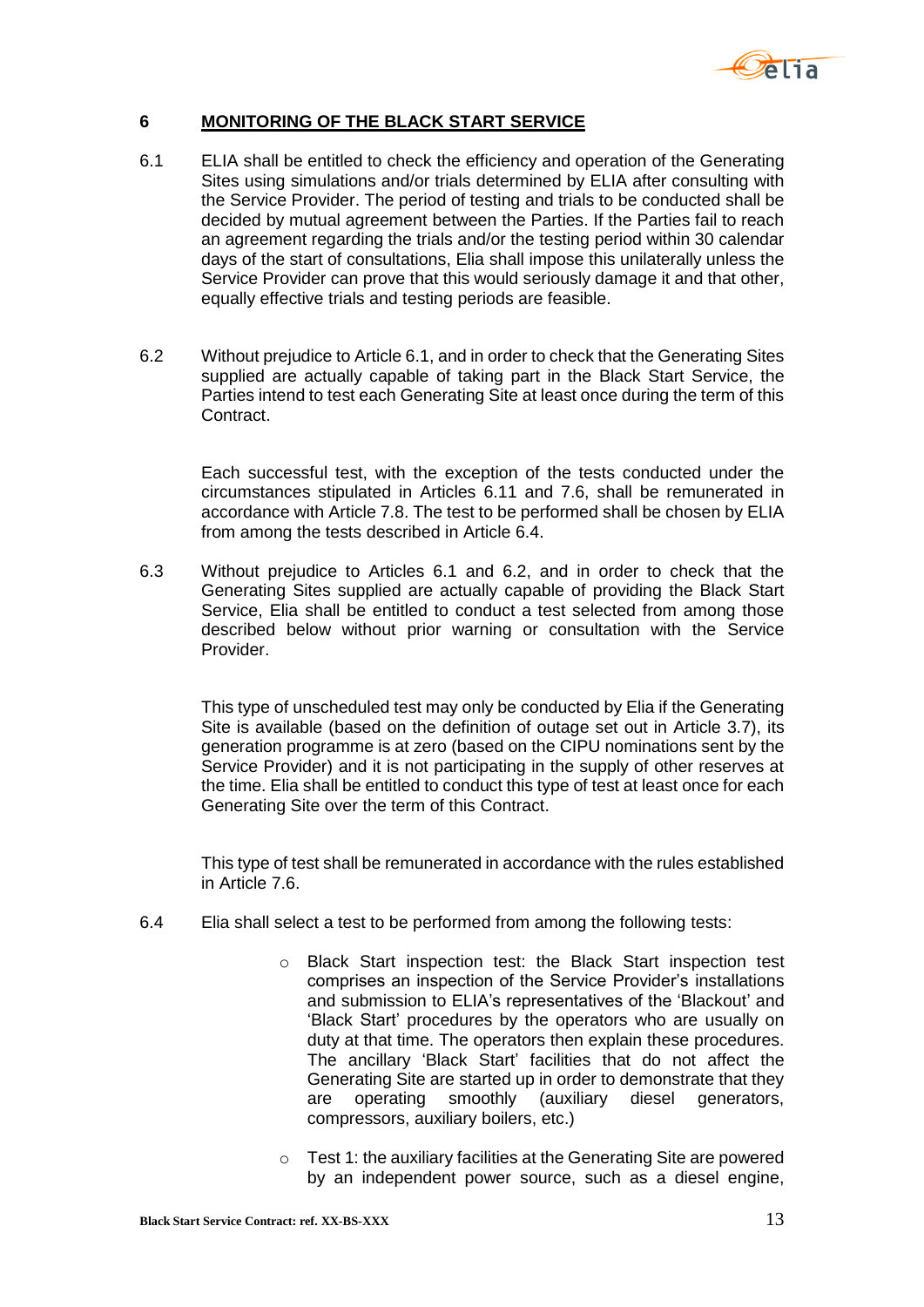

rather than via the transmission System. The Generating Site is thus being started and is then connected to a transmission System that is already energized.

- o Test 2: once again, the Generating Site's auxiliary facilities are powered by an energy source that is independent of the transmission System, but this time the Generating Site must again switch on a busbar.
- $\circ$  Test 3: this test is an extension of test 2. In addition to switching on a busbar, the Generating Site must re-energize a dead grid (i.e. accept Mvars).
- $\circ$  Test 4: this test is an extension of test 3. As well as accepting Mvars, the Generating Site must also be able to accept MWs.

The type 3 and 4 tests can be monitored by synchronising the test island with the rest of the transmission System

- 6.5 Elia shall be entitled to organise and add to the contract a number of tests that are specific to certain Generating Sites listed in Annex 1 to this contract, subject to consultation with the Service Provider.
- 6.6 The test is prepared by ELIA and the Service Provider by mutual agreement, with the exception of the situation described in Article 6.3. The Parties shall determine the test procedures and configurations by mutual agreement. In relation to these tests, the Service Provider and ELIA shall take all steps to limit, as far as possible, the commercial impact for both Parties arising from performance of the relevant tests.

If the Parties cannot reach an agreement within 30 calendar days of the start of consultations, ELIA shall determine the test procedures and test configurations, except if the Service Provider can prove that the test procedures and test configurations imposed by ELIA could cause it significant harm and other, equally as effective test procedures and test configurations exist.

6.7 Elia shall use each contractual clause in this section of the Contract as a criterion for assessing the success or failure of a Black Start test.

If a test, as foreseen under Articles [6.1,](#page-12-1) 6.2 and 6.3, fails and this failure cannot be attributed to a problem relating to the transmission System, the Generating Site shall be deemed to no longer be on the list of Generating Sites providing the Black Start Service. Remuneration shall be suspended, as foreseen in Article [7.6,](#page-16-0) and shall only resume once it has been proven, via a fresh conclusive test paid for by the Service Provider, that the Generating Site can provide the Black Start Service. A price reduction shall also be granted in accordance with Article [7.7.](#page-16-2)

ELIA undertakes, where applicable, to assist in arranging a new test within two months of receiving the request from the Service Provider.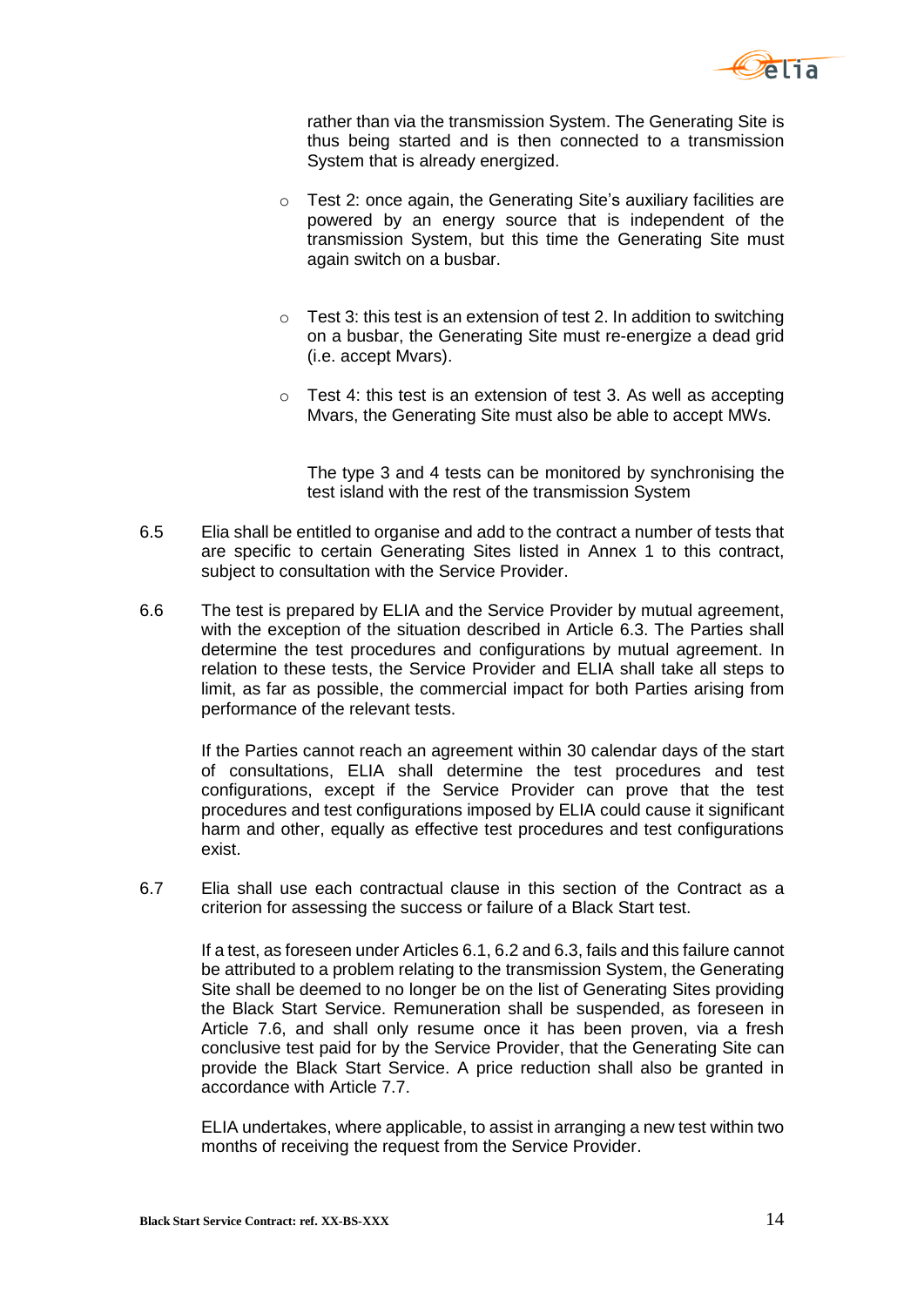

ELIA shall be entitled to attend the test. To this end, the Service Provider shall ensure that ELIA has access to the buildings of the Generating Site.

- 6.8 ELIA shall, with the assistance of the Service Provider, compile a report on each completed test.
- 6.9 The Service Provider shall make available to ELIA all the test reports and important information relating to earlier and current internal tests conducted at the Generating Sites.
- 6.10 The Service Provider shall provide ELIA with the following documents prior to performance of each test or upon ELIA's request:
	- 'Blackout' procedure
	- 'Black Start' procedure (see earlier comment)
	- **Full single-line diagram of the installations**

#### **Initial test for new Generating Sites**

6.11 For any Generating Site not covered by a Black Start service contract in the year preceding the year in which this Contract was concluded or that have not passed a test during the previous three years, a test pursuant to Article [6.2](#page-12-2) will have to be passed as quickly as possible by the end of the first year of the Contract. The remuneration rules for a Black Start test, as described in Article 7.5, shall not apply to this situation.

In this specific case, if a Generating Site fails two tests in a row and these failures cannot be attributed to a problem relating to the transmission System, the Service Provider shall be obliged to reimburse all remuneration paid by Elia since the date this Contract entered into force.

The Contract shall only take effect again once it has been proven, via a conclusive test conducted at the Service Provider's expense, that the Generating Site is able to provide the Black Start Service.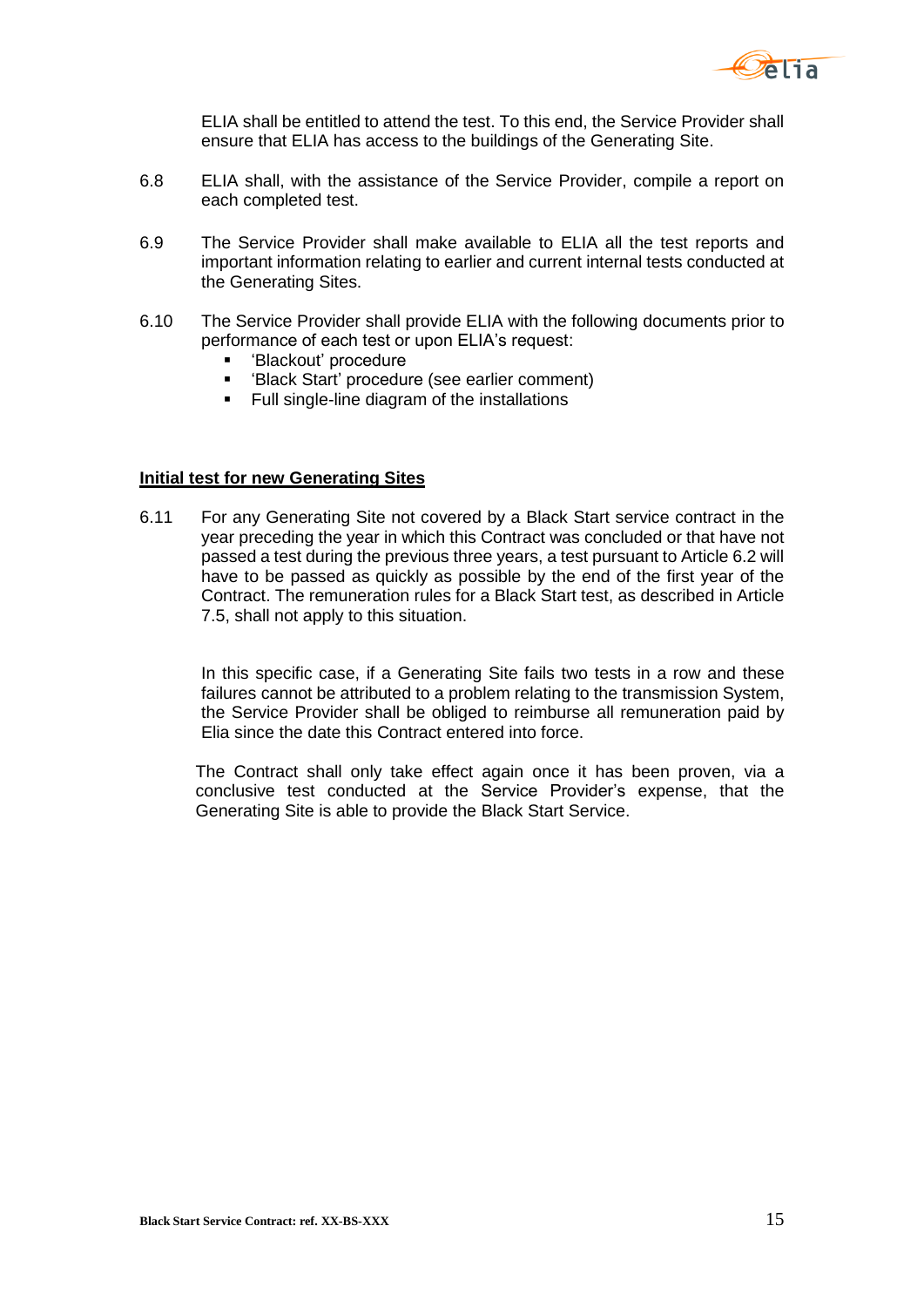

### <span id="page-15-0"></span>**7 REMUNERATION**

7.1 The annual remuneration, excluding any potential price reductions, shall amount to **€ XXX** (Sum of the remuneration (Price \* Number of days/year) for the Generating Sites, as defined in Annex 1)

Subject to the application of price reductions as outlined below, Elia agrees to pay the Service Provider a monthly remuneration based on the number of days for the relevant month.

This annual remuneration shall cover the availability of the Black Start Service, which implies the availability of the Generating Site and the technical and operational capacity to provide the Black Start Service (including, in particular, the maintenance of the installations, maintenance of the procedures, staff training, as well as the Service Provider's internal tests or those requested by Elia, but under no circumstances the compensation foreseen under Article 7.6).

<span id="page-15-1"></span>7.2 A price reduction shall apply when a Generating Site is affected by a full or partial outage, as defined in Article 3.7. The price reduction for a one-day outage of a Generating Site shall amount to the daily remuneration for that Generating Site. The price and the price reductions shall be equal to the price indicated in Annex 1.

If several generating units grouped together at the Generating Site and connected to the same connection point are needed to meet one of the obligations described in section 3 of this Contract, the price reduction for a oneday outage of one of these generating units shall amount to the daily remuneration for the whole Generating Site.

In the case of a Generating Site requiring the use of water, a price reduction equal to the daily remuneration as indicated in Annex 1 shall apply if, for at least one quarter hour of the day, the minimal energy volume of 500 MWh is not respected, providing the Generating Site is available as foreseen in Article 3.8.

7.3 In addition to the price reduction outlined in Article 7.2, the following penalty system shall apply in the event of an excessively long outage (evaluated over a period of one year) of a generating unit located at the Generating Site:

| Annual availability of<br>the Generating Site | Penalty applied |
|-----------------------------------------------|-----------------|
|                                               | One month's     |
| Between 71 and 80 %                           | remuneration    |
|                                               | Two months'     |
| Between 61 and 70 %                           | remuneration    |
|                                               | Three months'   |
| $< 60 \%$                                     | remuneration    |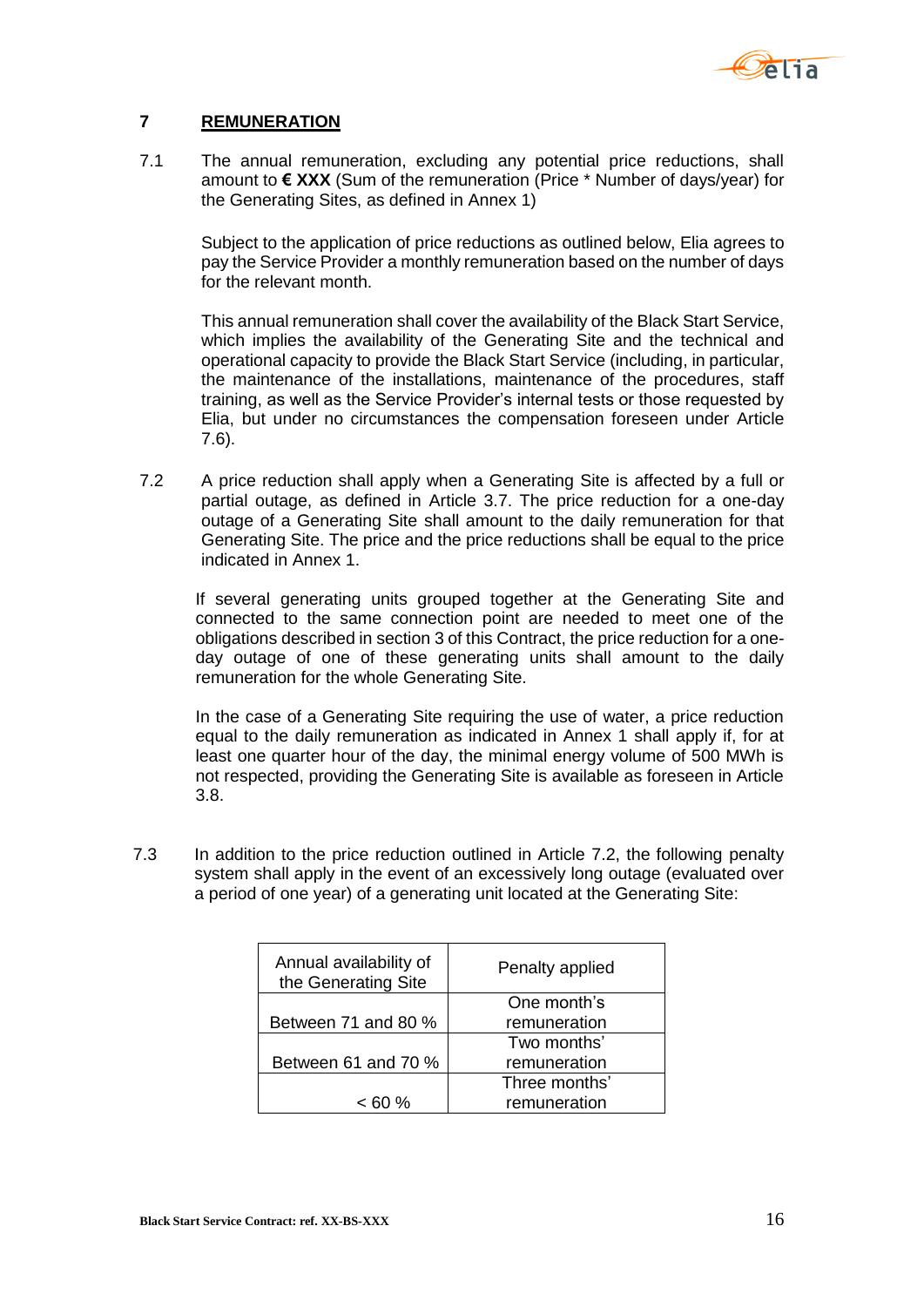

7.4 The sum of penalties provided in articles 6.7 and 7 of this Contract is subject to an annual cap, without prejudice of the responsibility of the Service Provider for not respecting his obligations in accordance with article 6 of the General Conditions of ELIA.

This cap is equal to the annual remuneration (i.e. number of days / year \* daily remuneration) received by the Service Provider for the concerned Black-Start Generating Site and specified in article 7.1.

- 7.5 At the latest three months after the end of the year, Elia shall audit the availability of the Generating Sites in accordance with Article 7.3 and shall consequently apply the price reductions to the next monthly invoice.
- <span id="page-16-0"></span>7.6 If a Black Start test report indicates, in accordance with Article 6.7, that the start-up failed or the Service Provider did not correctly observe the test specifications and, providing that ELIA cannot attribute this to the transmission System, payment of the remuneration for the availability of the relevant Generating Site shall be suspended by ELIA as of and including the day of the failed test and until the Service Provider achieves a successful test start-up. The cost of a new test or any new test start-up within this framework shall be borne in full by the Service Provider.
- <span id="page-16-2"></span>7.7 If a Black Start test report indicates, in accordance with Article 6.7, that the start-up failed or the Service Provider did not correctly observe the test specifications and, providing that ELIA cannot attribute this to transmission System, a price reduction equal to one (1) month's remuneration shall be payable by the Service Provider to ELIA without prejudice to Article [7.6.](#page-16-0)
- <span id="page-16-1"></span>7.8 Without prejudice to Article [7.6,](#page-16-0) ELIA shall remunerate the Service Provider for any successful test conducted officially by ELIA. The remuneration shall be fixed and shall amount to 5% of the annual remuneration (excluding any penalties) per test. In the case of a test that is limited to a Black Start inspection test, the remuneration shall be reduced to 5% of the above remuneration (i.e. 0.25% of the annual remuneration)
- 7.9 The price payable by ELIA shall be reduced by the cost of the price reductions determined in accordance with Articles [7.2,](#page-15-1) 7.3, [7.6,](#page-16-0) [7.7](#page-16-2) and increased by the amount of the remuneration for the organisation of the tests in accordance with [7.8,](#page-16-1) subject to any liability on the part of the Service Provider for failure to meet its obligations in accordance with Article 6 of the General Terms and Conditions.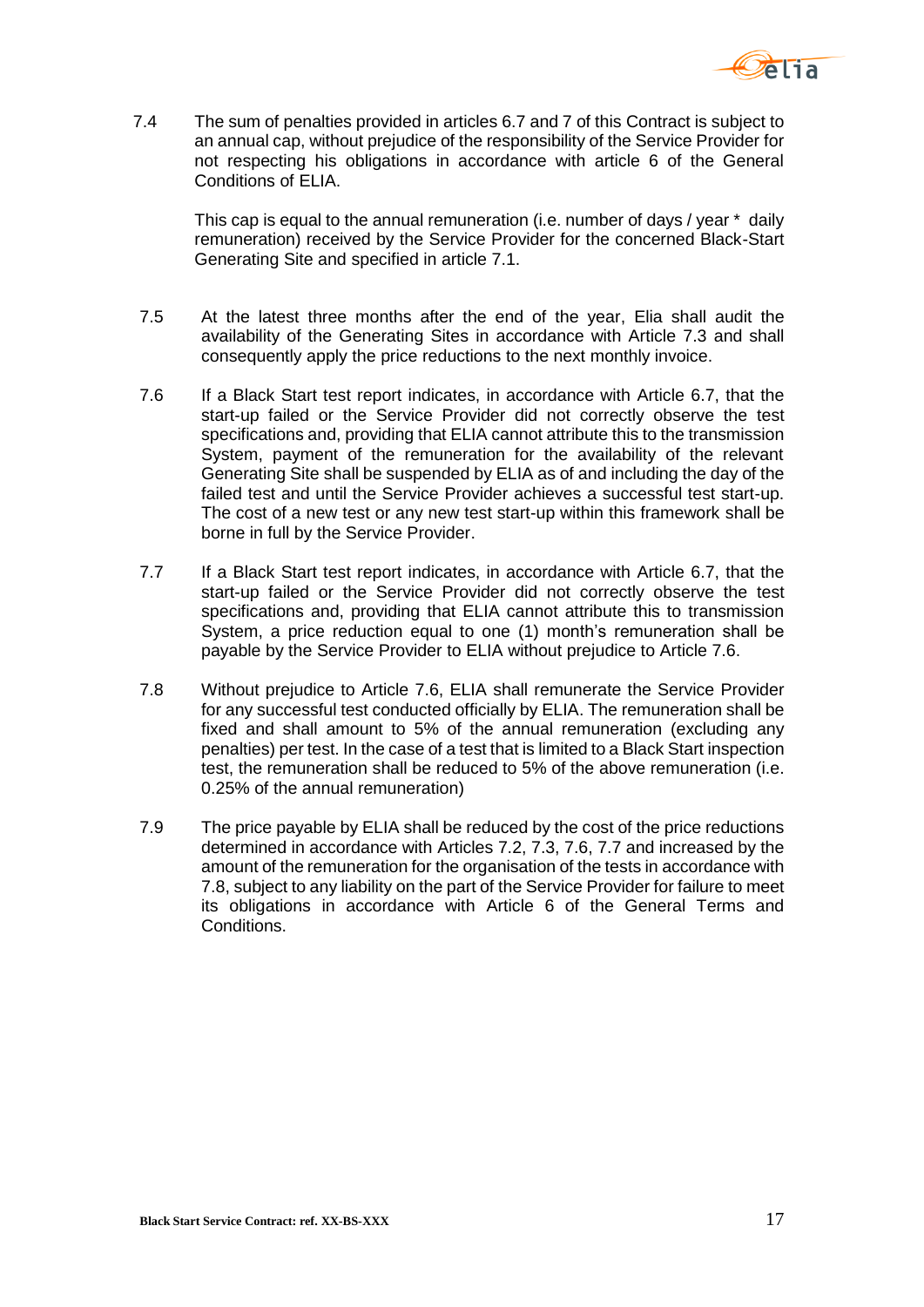

## <span id="page-17-0"></span>**8 INDEXATION OF THE REMUNERATION**

For year Y, the new unit price  $(\epsilon / MW / h)$  shall be calculated as follows:

$$
P(Y)=P(Y-1)*\frac{NI}{BI}
$$

Where:

 $P(i)$  = the unit price for year i

 $Y =$  year for which the new price is determined  $\cdot$  Y-1 = the previous year

NI = new index, equal to the average monthly consumer price index published on

<http://statbel.fgov.be/nl/statistieken/cijfers/economie/consumptieprijzen/> (in Dutch) for the first 9 (nine) months of year Y-1.

BI = base index, equal to the average monthly consumer price index published on <http://statbel.fgov.be/nl/statistieken/cijfers/economie/consumptieprijzen/> (in Dutch) for the months of year Y-2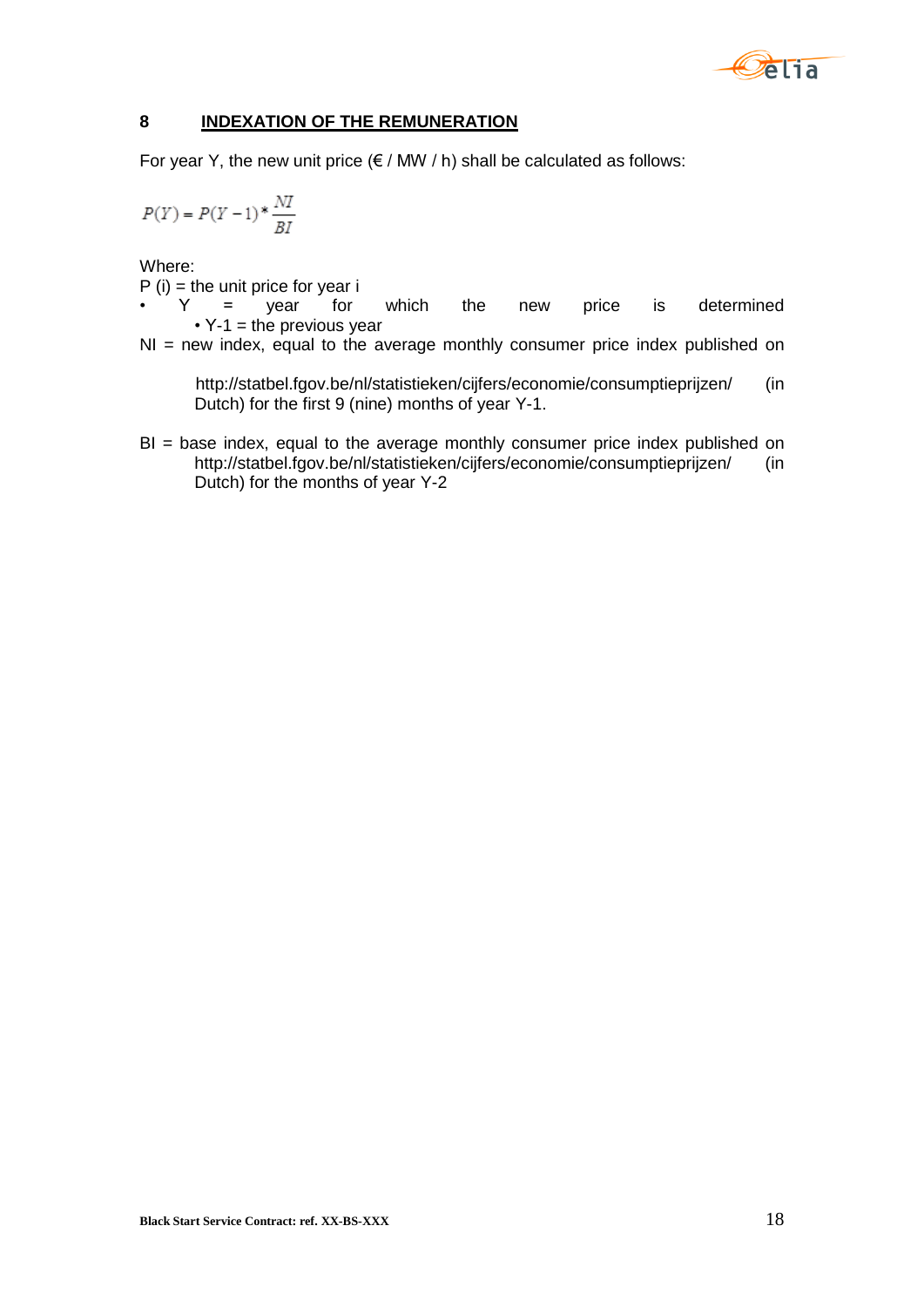

#### <span id="page-18-0"></span>**9 INVOICING AND PAYMENTS**

- 9.1 By the fifteenth (15th) of each calendar month M, the Service Provider shall send ELIA a draft report on the provision of the Black Start Service during month M-1. This report shall include the following data:
	- o Outages at the Generating Site during month M-1 and a proposed price reduction based on these outages.
	- o The results of any tests pursuant to Article 6.

By the twentieth (20th) of each calendar month, ELIA shall send the Service Provider its agreement with this report or any comments relating thereto, as well as the calculation of the price reductions for the previous month M-1 in accordance with the provisions of Articles 7.2, 7.3, 7.5 and 7.6 of this Contract, including an indication of the calculation method and all the data underpinning this calculation. If the Service Provider challenges the invoiced price reductions, it shall notify ELIA without delay. The parties shall then strive to reach an amicable settlement. Failing this, the dispute resolution procedure stipulated in Article 13 of the General Terms and Conditions for Ancillary Services and Grid Losses (Conflict Management) shall apply.

- 9.2 By the twenty-fifth (25th) of each calendar month M, the Service Provider shall send ELIA its monthly invoice, which shall include:
	- a) the remuneration, pursuant to Article 7.1, for the service to be provided in the following month;
	- b) the price reductions for the month M-1 as calculated by ELIA pursuant to Article 7 of this Contract, in accordance with Article 9.1 of this Contract;
	- c) any amounts payable relating to the organisation of tests pursuant to Article 7.7;
	- d) any other amount payable under the terms of this Contract;
	- e) the Service Provider's bank account number to which the payment is to be made.

The booking structure to be used by the Service Provider is outlined in Annex 3.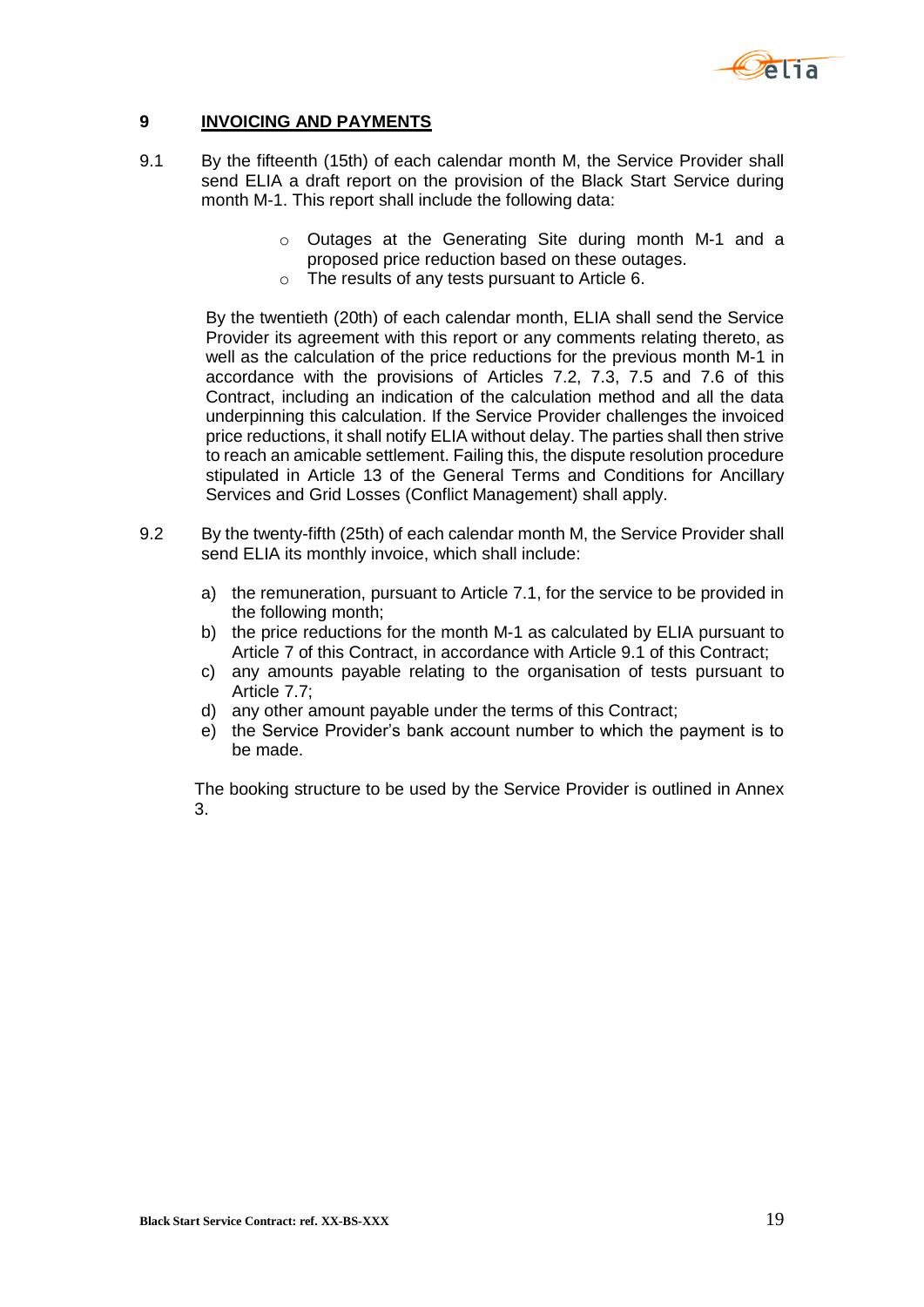

Done in Brussels in duplicate, with each Party acknowledging that it has received an original copy.

**ELIA System Operator S.A.**, represented by:

**Patrick De Leener**<br>Chief Officer Customers, Market & System<br>Chief Executive Officer Chief Officer Customers, Market & System

Date: dd/mm/yyyy Date: dd/mm/yyyy

**XXX.,** represented by:

Name: **XXX**<br>Position: XXX<br>Position: XXX Position: XXX

Date: **Date:** Date: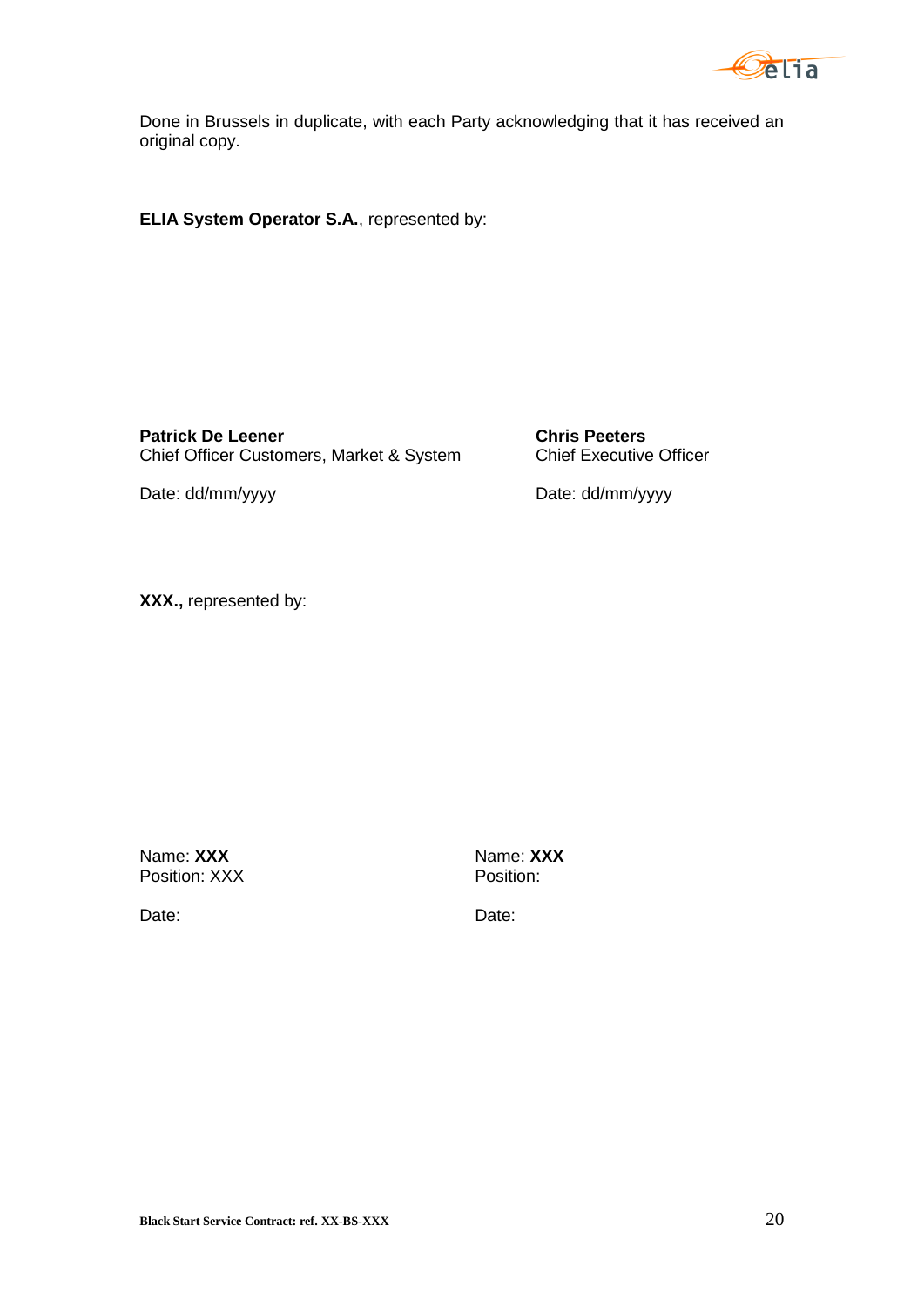

## **ANNEX 1: BLACK START GENERATING UNITS**

# **1. Generating Site XXX (LOT X: start date – end date)**

comprises generating units A, B, C

- **A. TOTAL: €XXX/day**
- **B. Availability Criteria**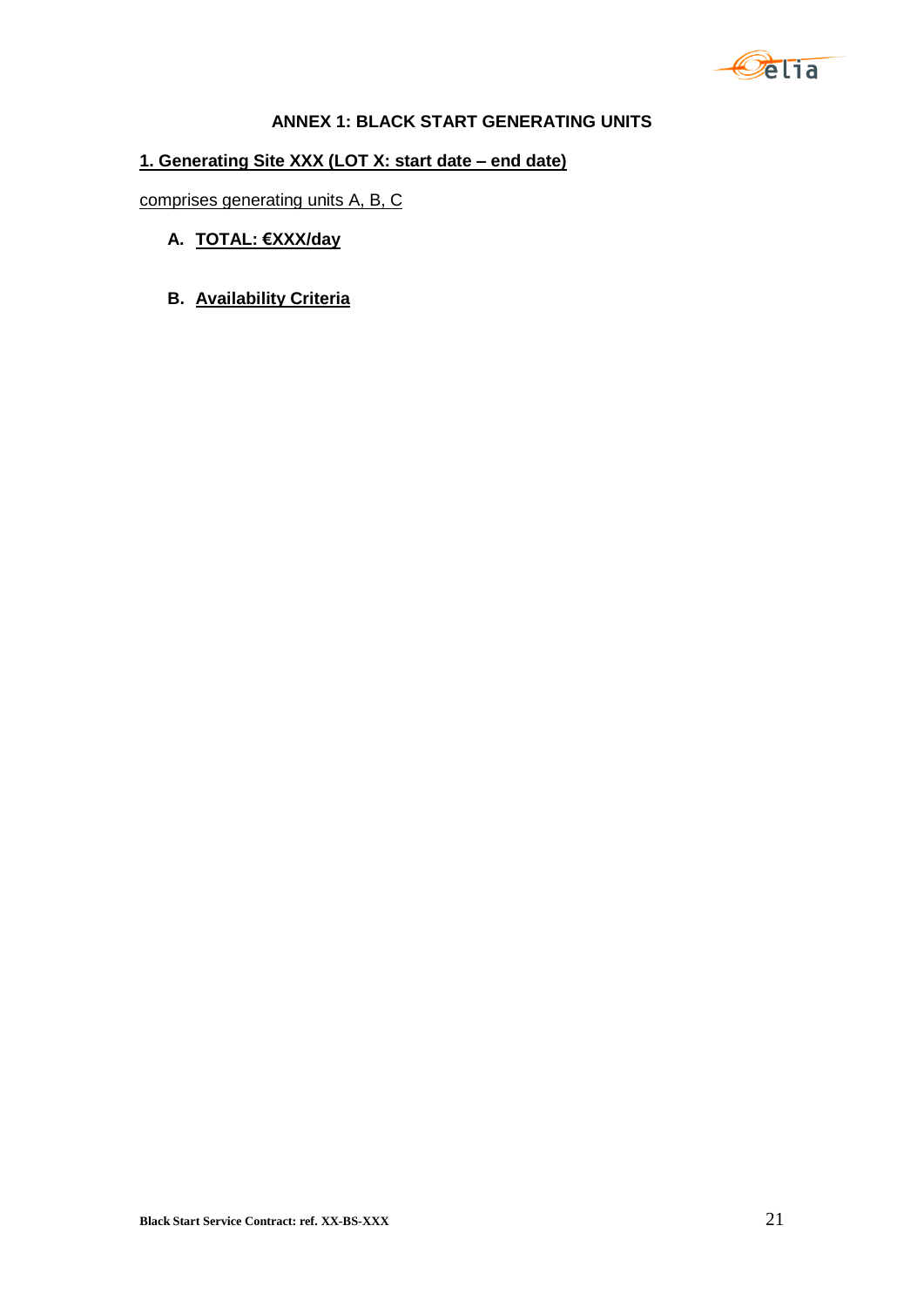

# **ANNEX 2: POINTS OF CONTACT**

# For ELIA:

| <b>1 Contract monitoring</b>                                                                                                                                                                                                                                        |  |  |  |
|---------------------------------------------------------------------------------------------------------------------------------------------------------------------------------------------------------------------------------------------------------------------|--|--|--|
| <b>Amandine Leroux</b><br>Boulevard de l'Empereur 20<br>1000 Bruxelles<br>Tel.: +32 (0)2 546 7443<br>Fax: +32 (0)2 546 7840<br>Email: amandine.leroux@elia.be                                                                                                       |  |  |  |
| 2 Invoicing and payments                                                                                                                                                                                                                                            |  |  |  |
| Settlement<br><b>Manuel Aparicio</b><br>Boulevard de l'Empereur 20<br>1000 Brussels<br>Tel.: +32 (0)2 546 7062<br>Email: system.services@elia.be                                                                                                                    |  |  |  |
| <b>Invoicing and payments</b><br>ELIA SYSTEM OPERATOR NV<br>Lieve Kerckhof                                                                                                                                                                                          |  |  |  |
| Keizerslaan 20<br>B-1000 Brussels<br>VAT no. BE 476.388.378                                                                                                                                                                                                         |  |  |  |
| <b>3 Real-time operations</b>                                                                                                                                                                                                                                       |  |  |  |
| National dispatching (Operations)<br>Chaussée de Vilvoorde 126<br>B-1000 Brussels<br>Tel.: +32 (0)2 382 2383<br>Fax: +32 (0)2 382 2139<br>Email: dispatching@elia.be<br>Northern regional dispatching office (Noord)<br>Southern regional dispatching office (Zuid) |  |  |  |
| 4 Non real-time operations                                                                                                                                                                                                                                          |  |  |  |
| National dispatching (Duty)<br>Chaussée de Vilvoorde 126<br>B-1000 Brussels<br>Tel.: +32 (0)2 382 2308<br>Fax: +32 (0)2 382 2139<br>Email: dispatching@elia.be                                                                                                      |  |  |  |
| 5 Analysis and preparation of tests                                                                                                                                                                                                                                 |  |  |  |
| Peter Van Meirhaeghe<br>Vilvoordselaan, 126<br>1000 Brussels<br>Tel.: +32 (0)2 240 53 69<br>Email: peter.vanmeirhaeghe@elia.be                                                                                                                                      |  |  |  |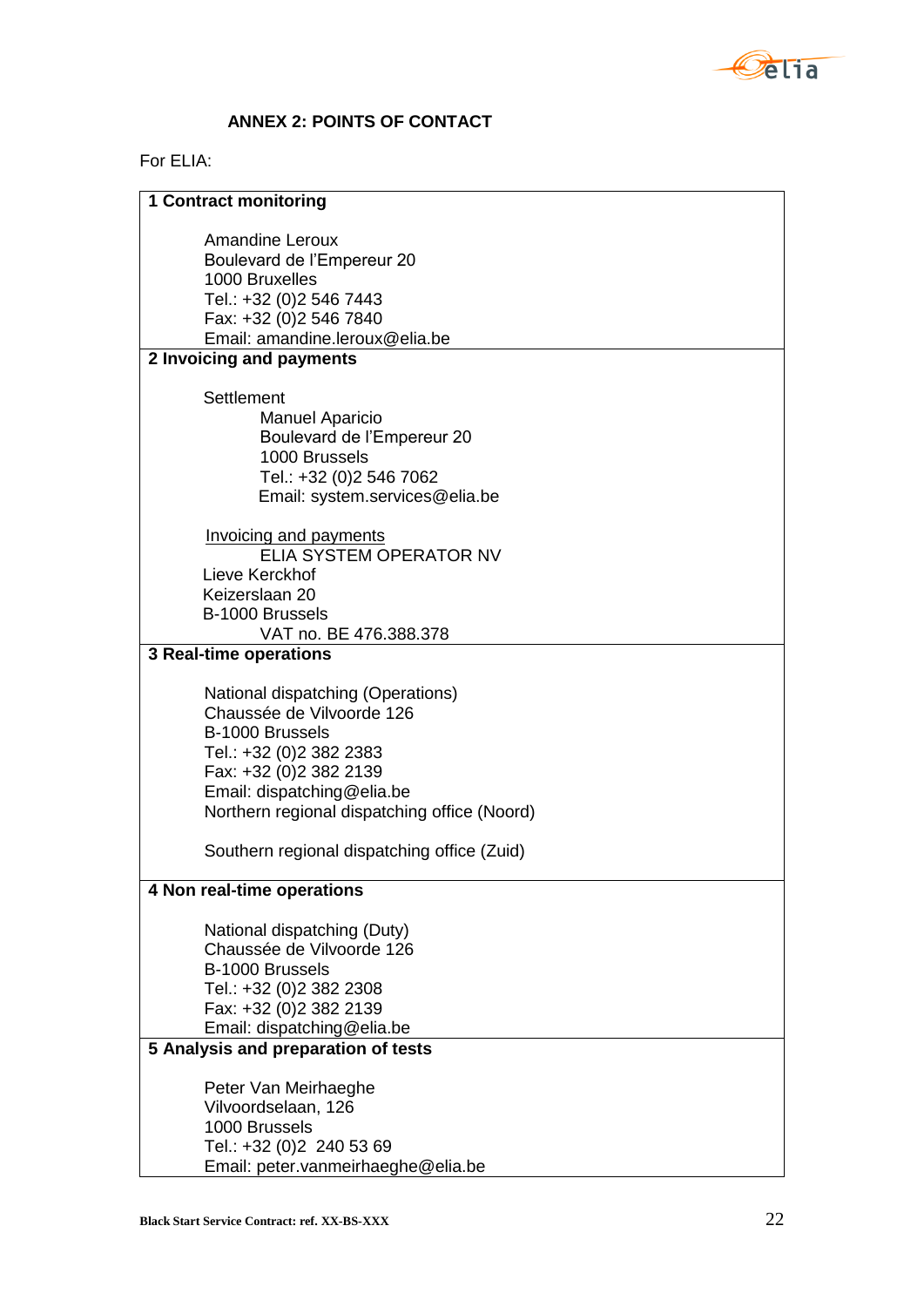

For the generator:

# **6 Contract monitoring**

**7 Invoicing and payments** 1.1 Settlement

1.2 Invoicing and payments

**8 Real time (24h/24h)**

**9 Non real-time operations**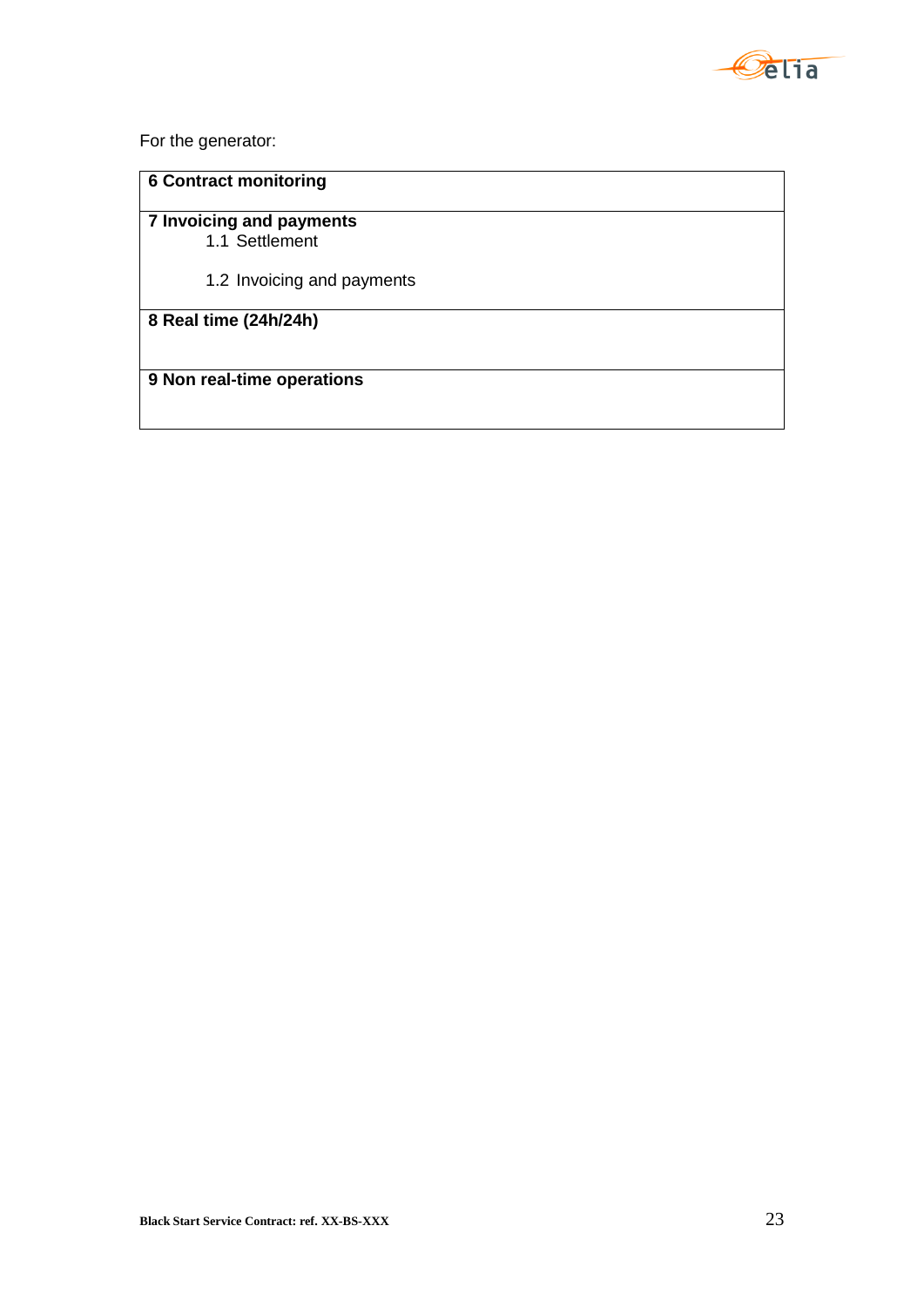

# **ANNEX 3: BOOKING STRUCTURE**

| <b>Auxiliary service</b> | Remuneration          | <b>Booking reference</b> |
|--------------------------|-----------------------|--------------------------|
| <b>Black Start</b>       | Base price            | 900101                   |
|                          | Reduction for outages | 900102                   |